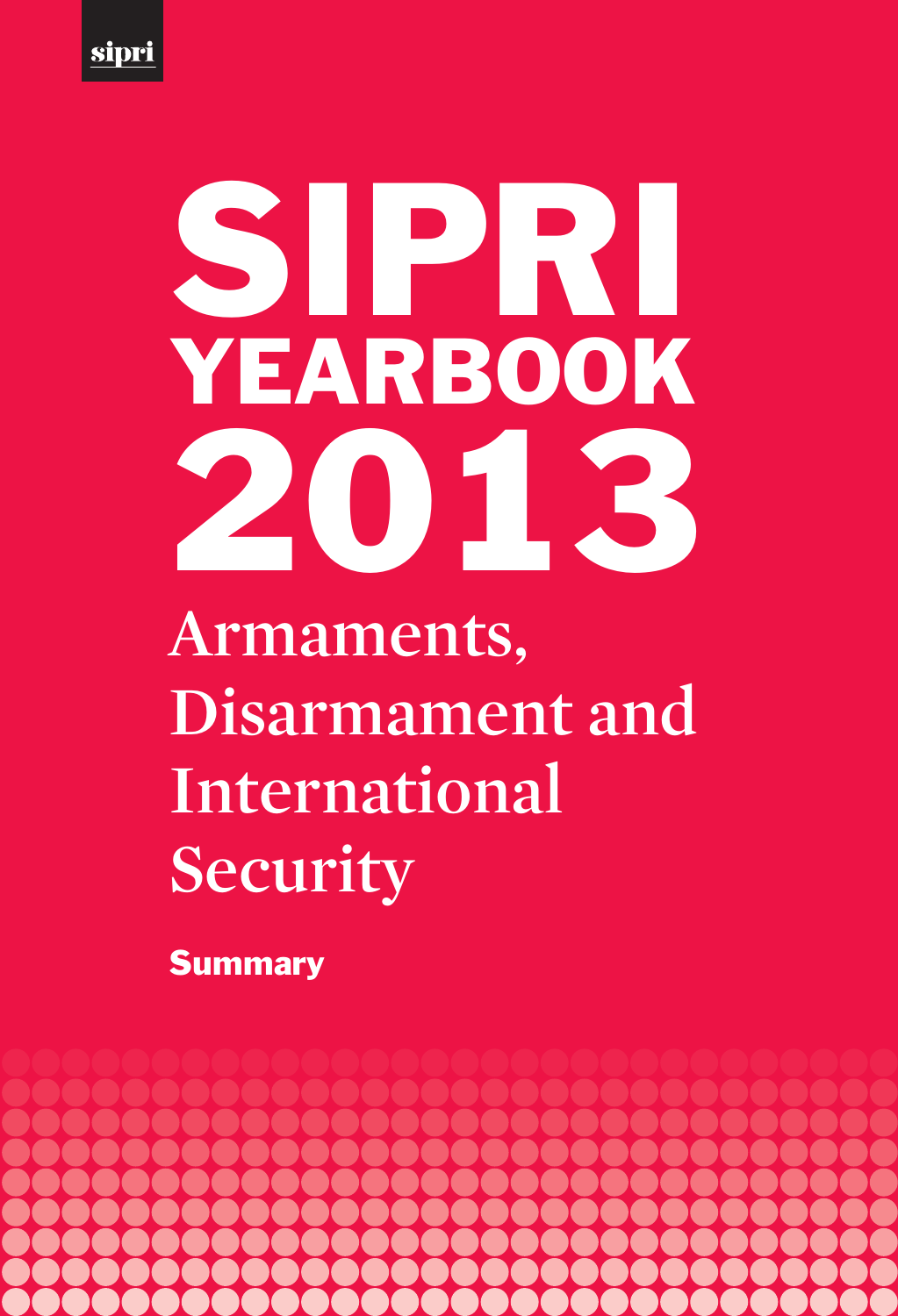# STOCKHOLM INTERNATIONAL PEACE RESEARCH INSTITUTE

SIPRI is an independent international institute dedicated to research into conflict, armaments, arms control and disarmament. Established in 1966, SIPRI provides data, analysis and recommendations, based on open sources, to policymakers, researchers, media and the interested public.

# THE SIPRI YEARBOOK

*SIPRI Yearbook 2013* presents a combination of original data in areas such as world military expenditure, international arms transfers, arms production, nuclear forces, armed conflicts and multilateral peace operations with state-of-the-art analysis of important aspects of arms control, peace and international security. The SIPRI Yearbook, which was first published in 1969, is written by both SIPRI researchers and invited outside experts.

This booklet summarizes the contents of *SIPRI Yearbook 2013* and gives samples of the data and analysis that it contains.

# **CONTENTS**

| Introduction                                                        | 1              |
|---------------------------------------------------------------------|----------------|
| Part I. Security and conflicts, 2012                                |                |
| 1. Armed conflict                                                   | 2              |
| 2. Peace operations and conflict management                         | $\overline{4}$ |
| Part II. Military spending and armaments, 2012                      |                |
| 3. Military expenditure                                             | 6              |
| 4. Arms production and military services                            | 8              |
| 5. International arms transfers                                     | 10             |
| 6. World nuclear forces                                             | 12             |
| Part III. Non-proliferation, arms control and disarmament, 2012     |                |
| 7. Nuclear arms control and non-proliferation                       | 14             |
| 8. Reducing security threats from chemical and biological materials | 16             |
| 9. Conventional arms control and military confidence building       | 18             |
| 10. Dual-use and arms trade controls                                | 20             |
| Annexes                                                             | 22             |

www.sipriyearbook.org © SIPRI 2013

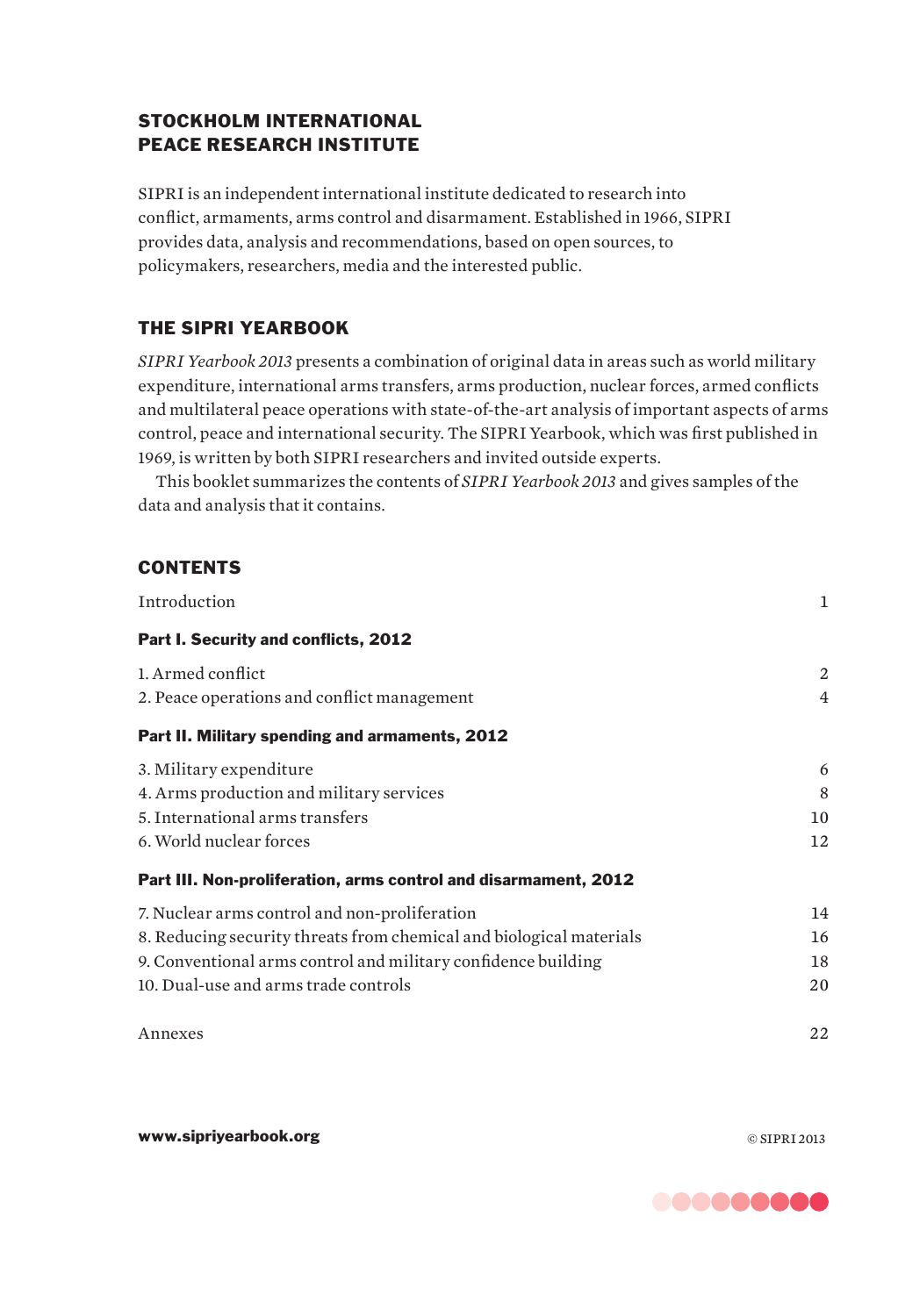# INTRODUCTION. AN ECONOMIST'S PERSPECTIVE ON SECURITY, CONFLICT AND PEACE RESEARCH

# tilman brück

The use of physical force is, unfortunately, one of the key elements in the repertoire of human behaviour. Given the persistence and prominence of the intentional use of force, or violence, for human interactions, group behaviour and state actions, it is surprising how limited the degree of understanding of this topic still is.

Many of the policies dealing with potential or actual group-based violence therefore remain imperfect. For example, not one of the Millennium Development Goals (MDGs), which have shaped the development aid discourse since 2000, refers to peace or security. This silence on security, conflict and peace is overdue to be remedied.

The SIPRI Yearbook aims to fill existing knowledge gaps: it provides information on and endeavours to enhance understanding of conflict, peace and security, thereby enabling better policies to be made in the pursuit of a more peaceful, secure and equitable world. Social science has identified at least four further significant fields that exhibit knowledge gaps concerning the strategic use of force by groups in areas with weakened state institutions, including in undemocratic states. These four fields are

- the drivers of insecurity, conflict and fragility;
- trends in security, conflict and peace:
- the consequences of violent conflict and insecurity; and
- interventions and institutions for security and peace.

Taken as a whole, these gaps imply the absence of a comprehensive system of security data tying together the different strands of peace research, which may be the most fundamental and systematic knowledge gap presented thus far.

This lack of understanding greatly complicates peacebuilding and conflict prevention. It makes interventions in conflicts much more ideological, much less an issue of actual common interests and ultimately less successful—leading to selffulfilling prophecies or 'narratives' of failed interventions, seemingly demonstrating the limitations of such actions.

If so many other issues in an individual's life or in society can be measured, it should be possible to develop metrics for peace and security, both at the individual and the aggregate, national levels. However, measuring perceptions of insecurity, counting the war dead, tallying incidents of weapon smuggling, developing proxies for peace and estimating security indicators is not sufficient. Despite these and many other developments referenced in the SIPRI Yearbook over the years, at least two important challenges remain.

The first challenge is to define the remaining data needs to advance the study of security, conflict and peace. The second will be to develop a 'global system of security accounts', which brings together in a consistent framework the many variables measuring flows of security and peace.

The SIPRI Yearbook has for almost five decades provided a narrative on global security developments, building on SIPRI's unique ability to gather, collate and interpret relevant trends. The time may be right to ask how this narrative can be formalized to further develop knowledge on and policies for security and peace.  $\bullet$ 

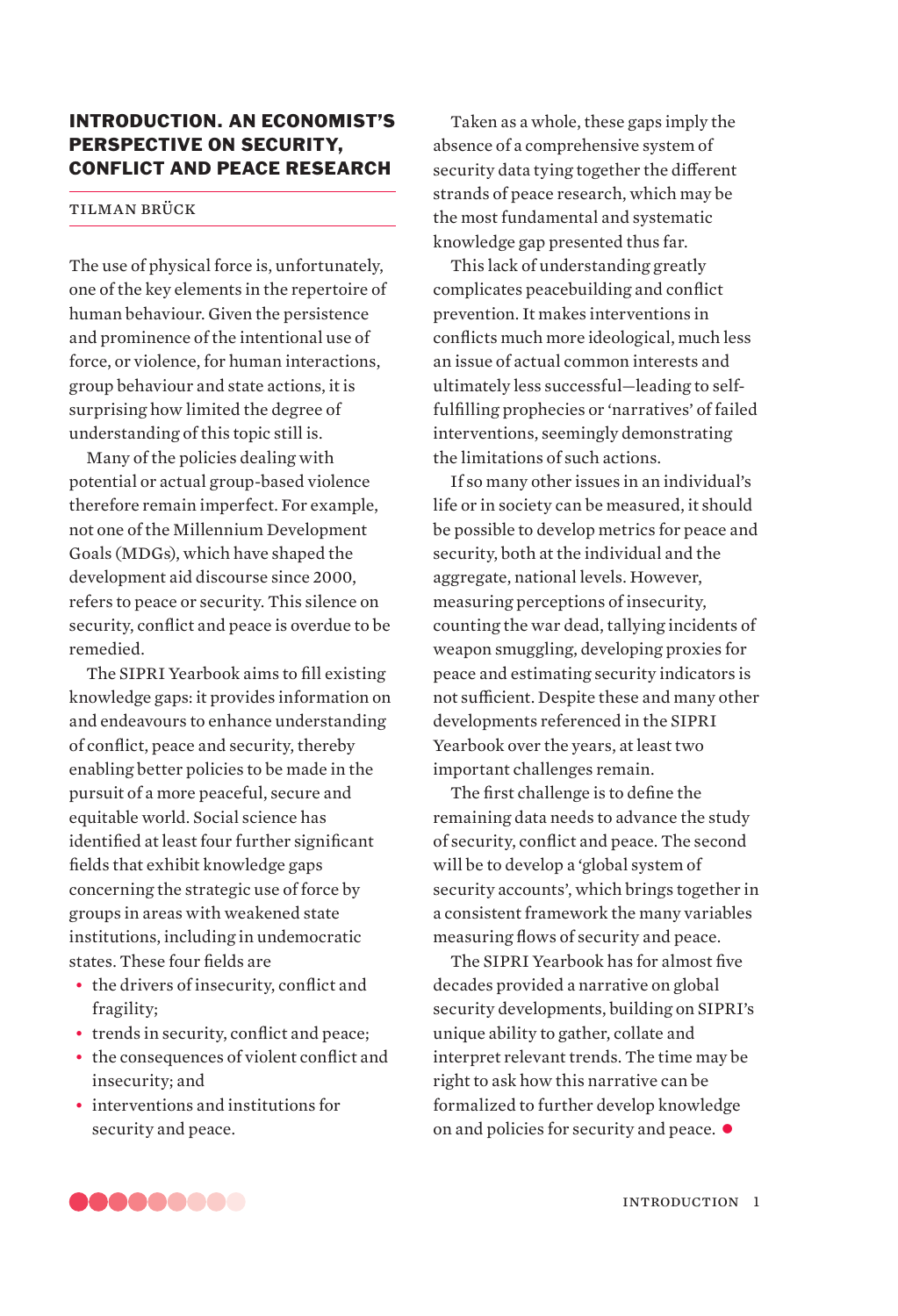# 1. ARMED CONFLICT

In 2011–12 conflict continued to be a major concern for the international community, most notably in the Middle East, western Asia and Africa, but also with increased levels of interstate tension in East Asia. Nevertheless, deaths resulting from major organized violence worldwide remained at historically low levels.

Perhaps the biggest single factor that has shaped the significant global decline in the number of armed conflicts and casualty rates since the end of the superpower confrontation of the cold war has been the dramatic reduction in major powers engaging in proxy conflicts. However, the relationship between states and conflict may be changing once again.

In recent years there has been an increase in the number of intrastate conflicts that are internationalized—that is, that have another state supporting one side or another. Such involvement often has the effect of increasing casualty rates and prolonging conflicts.

Shifting interests and changing capabilities as a result of a weakening of the unipolar post-cold war security balance and the emergence of elements of multipolarity are clearly affecting the overall international order, even while levels of conflict remain relatively low.

Nevertheless, some developments in 2011–12 could be seen as warning signs that if the positive trends in conflict that emerged in recent decades are to be sustained, new ways need to be found to build cooperative international relations to manage the changing global security order.

# Armed conflict in the wake of the Arab **Spring**

Mali, Syria and Yemen were ravaged in 2012 by armed conflicts related in one way or another to the Arab Spring. All three cases point to the importance of understanding the Arab Spring and its repercussions in order to fully grasp regional conflict developments. They are all to some extent defined and influenced by the major political upheavals in 2011.

While the chain of events set in motion by the Arab Spring was different in each country, depending on the domestic contexts, Mali, Syria and Yemen illustrate general phenomena central to peace and conflict research: conflict diffusion and conflict escalation.

There is a clear risk that conflict may spread and escalate further in this region. However, just as the present conflicts were difficult to foresee at the outset of the Arab Spring, the future paths of conflict are equally difficult to predict.

# The fragile peace in East and South East Asia

More than 30 years of relative peace have contributed to making East and South East Asia the world's main economic growth

# **BATTLE-RELATED DEATHS IN a r m e d c on f l ic t s i n e a s t a n d south east asia, 1946–2008**



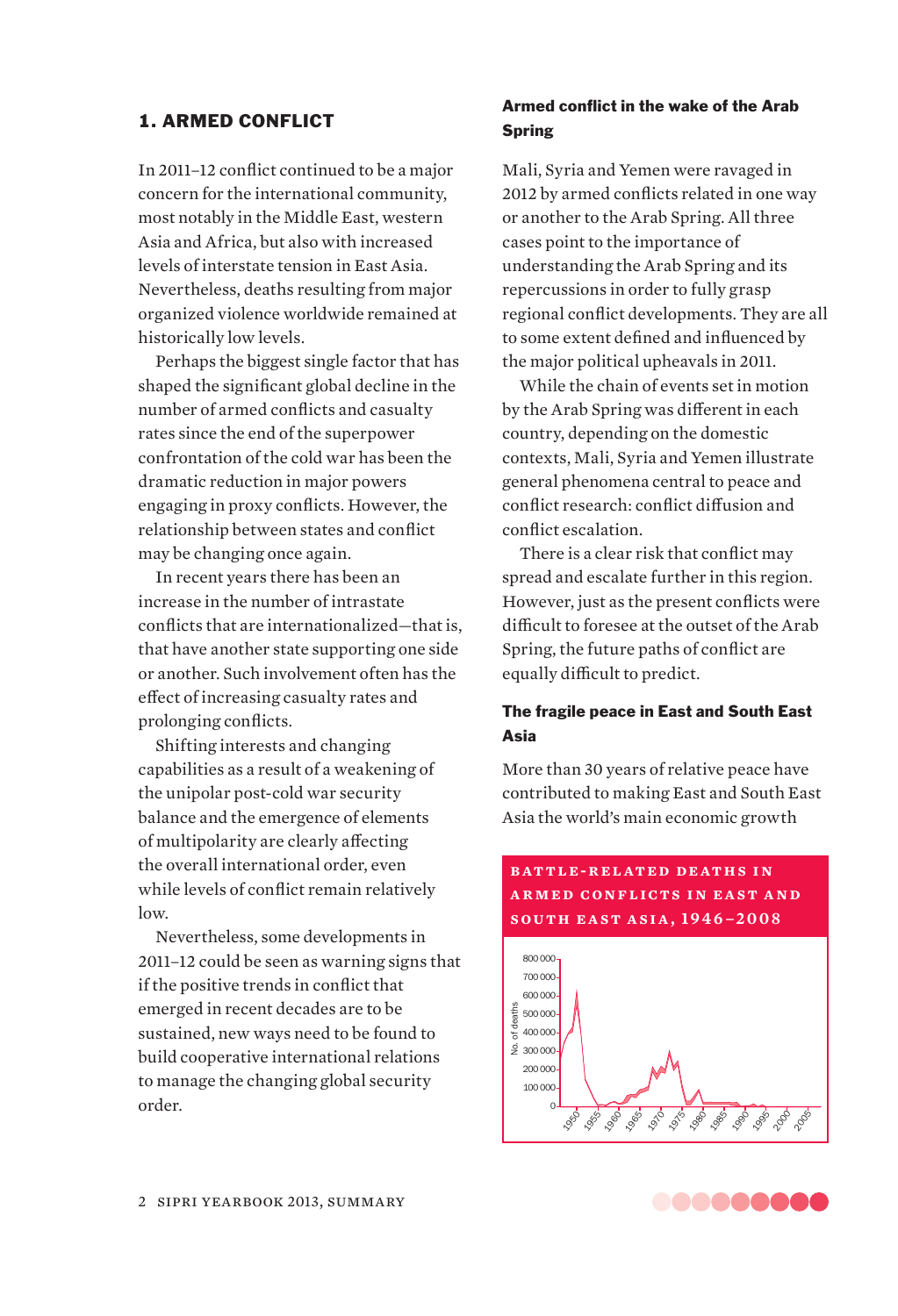region. Yet the peace seems by no means secure. While states have avoided direct conflict with each other and have stopped supporting insurgent movements on each other's territory, decades-old suspicions linger and economic integration has not been followed up with political integration.

Increasing tensions since 2008 have been underpinned by rapid military build-ups in several countries, notably in East Asia. Meanwhile a number of intrastate armed conflicts—in Myanmar, the Philippines and Thailand—remain active in South East Asia, and some of these have escalated in recent years.

A deepening of peace in the region will require improvements in several bilateral and multilateral relationships, notably between North and South Korea; China and Japan; China and ASEAN; and China and the United States.

# Patterns of organized violence, 2002–11

The Uppsala Conflict Data Program (UCDP) maps organized violence around the world according to three categories of violent action: state-based conflict, nonstate conflict and one-sided violence.

The overall number of incidents of organized violence resulting in the deaths of at least 25 people in a particular year (the threshold for counting by UCDP) was slightly lower in 2011, at 98, than in 2002, when it stood at 114. This was solely due to a decrease in incidences of one-sided violence; both state-based and non-state conflicts were more prevalent in 2011 than in 2002.

In the 10-year period 2002–11 there were 73 active state-based conflicts, including 37 that were active in 2011; 223 non-state conflicts, including 38 that were active in

## **NUMBERS OF ARMED CONFLICTS, 2002–11**



2011; and 130 actors recorded as carrying out one-sided violence, including 23 in 2011.

The three categories show markedly different patterns over time. The annual number of non-state conflicts can rise and fall sharply, displaying no obvious trends. In contrast, major changes in the number of state-based conflicts tend to happen slowly. Developments in the incidence of one-sided violence fall somewhere between these two extremes.

The data for 2002–11 illustrate the difficulty of drawing direct links between patterns in the three categories of organized violence. The different categories can certainly influence each other (as shown by the examples of the Arab Spring and East and South East Asia). However, the mechanisms are complex, and understanding them—let alone how to manage them—requires in-depth, casebased study.  $\bullet$ 

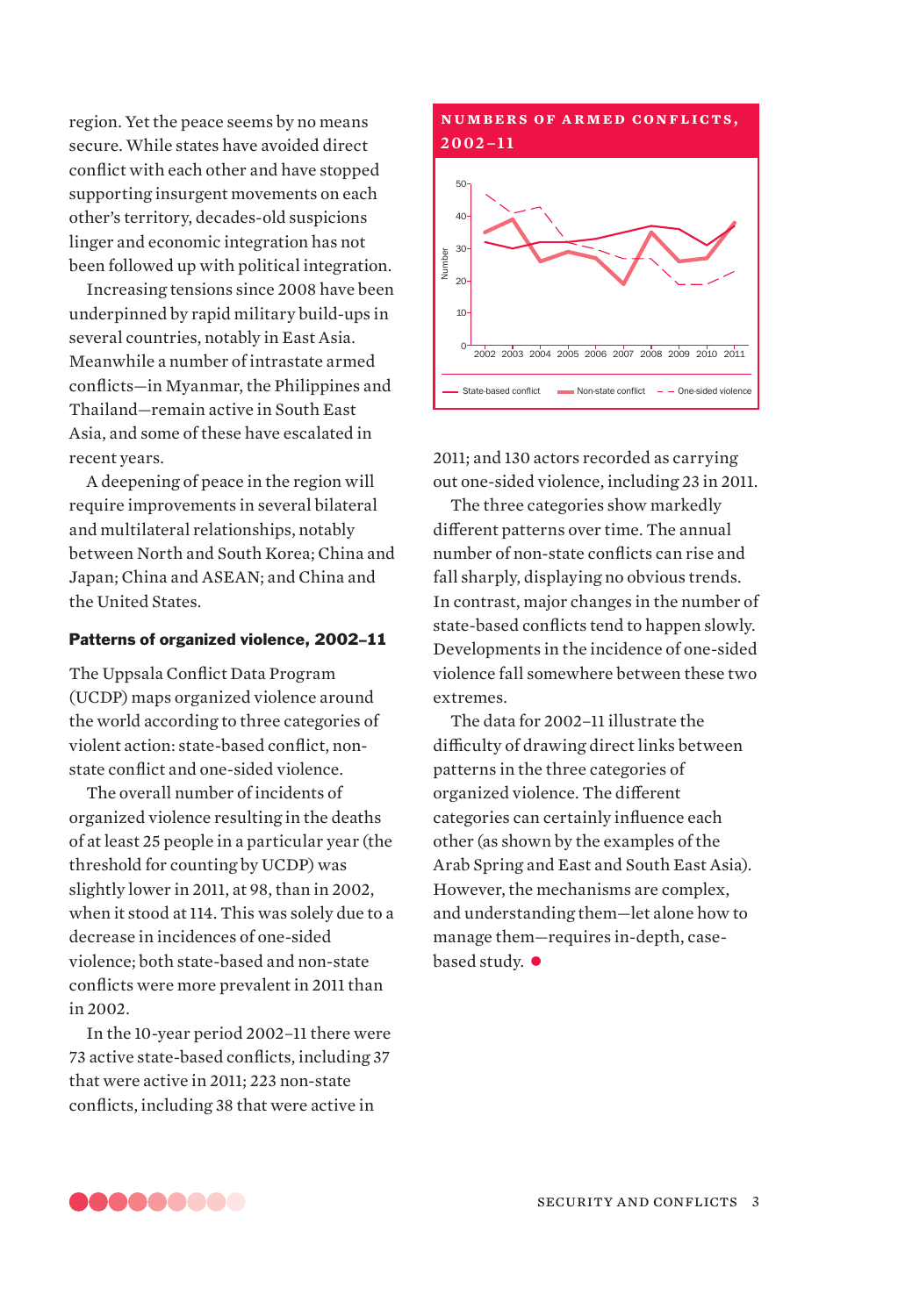# 2. PEACE OPERATIONS AND CONFLICT MANAGEMENT

A total of 53 peace operations were conducted in 2012, one more than in 2011 but still the third lowest number in the period 2003–12. The number of personnel serving with multilateral peace operations worldwide fell by more than 10 per cent in 2012—down by 28 487 to 233 642—as the slight reduction in deployed personnel that started in 2011 gathered pace. The large drop was due to the withdrawal of troops from the International Security Assistance Force (ISAF) in Afghanistan. However, the reductions followed almost a decade of rapid expansion, and the total for deployments was still the third highest since 2003.

Excluding ISAF, deployments increased by 847 personnel. This is the first increase in non-ISAF personnel numbers ISAF since 2008. The small increase in the number of operations between 2011 and 2012 suggests that the trend, which has been downwards since 2009, may be beginning to stabilize.

Austerity led some states to be more critical of spending on peace operations and to increase budget constraints on missions in 2012. The United Nations Security Council increasingly imposed benchmarks and indicators to evaluate existing UN missions' effectiveness and efficiency, and linked these to future mandate renewals.

Doubts about the capacity and will for protection of civilians (POC) in peace operations were reinforced in 2012 by the perceived failures of UN operations in Côte d'Ivoire, the Democratic Republic of the Congo (DRC) and South Sudan. However, the problem may lie more in unrealistic mandates and expectations. Divisions in the international community were also

visible in the response to a military coup in Guinea-Bissau, where the African Union (AU), the European Union (EU) and the UN refused to recognize a transitional government set up through a controversial process mediated by the Economic Community of West African States (ECOWAS).

Despite these doubts, divisions and budget constraints, there is no reason to believe that the number of operations will decrease significantly in the near future, and the number of troops deployed outside Afghanistan is in fact likely to grow. How deep the dip in total personnel deployed will be after the drawdown of ISAF and how diffuse the future picture depend on three factors: the depth of future budget cuts in the West and the extent to which they are allowed to affect the military and peacekeeping capacity; the number of troops that are eventually deployed in Mali, the broader Sahel and potentially Syria; and the extent to which countries are willing to put the responsibility to protect (R2P) and POC into practice rather than simply express outrage over the lack of responsiveness.



# **NUMBER OF PEACE OPERATIONS,**

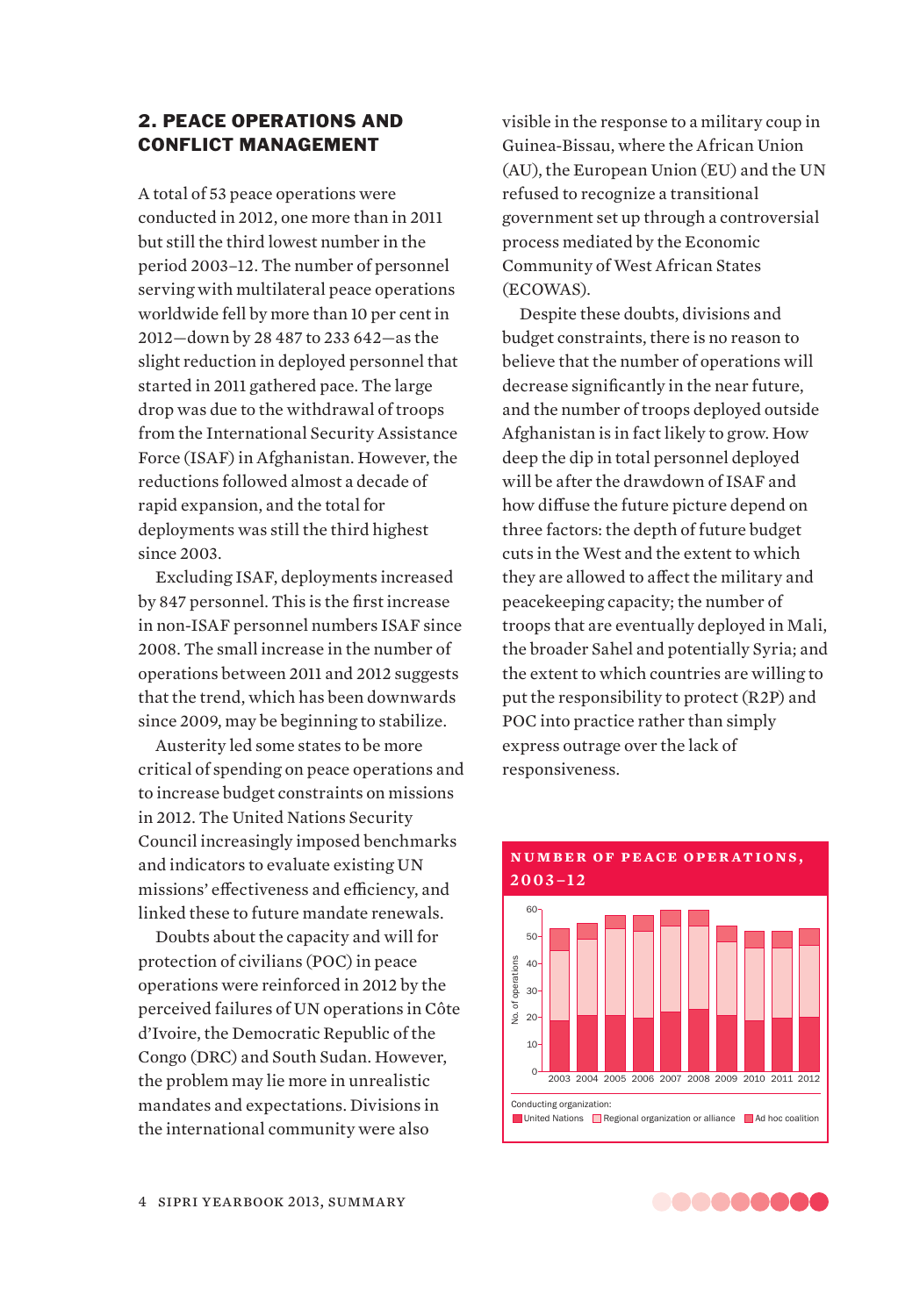# **t op 10 c on t r i bu t or s of t ro op s t o m u lt i l at e r a l pe ac e operations, 2012**



#### Peace operation changes in 2012

Three new missions opened in 2012: the ECOWAS Mission in Guinea-Bissau (ECOMIB), the EU Capacity Building Mission in Niger (EUCAP Sahel Niger) and the UN Supervision Mission in Syria (UNSMIS).

Four missions closed during the year: the EU Police Mission in Bosnia and Herzegovina (EUPM), the UN Integrated Mission in Timor-Leste (UNMIT) and two missions in Syria: the League of Arab States Observer Mission to Syria and UNSMIS, both of which were forced to close due to high levels of violence, which hampered their ability to implement their mandates.

#### Regional developments

Two operations were active in the Americas in 2012, 8 in Asia and Oceania, 15 in Europe and 11 in the Middle East.

As in previous years, the largest concentration of peace operations was in Africa. There were 17 operations deployed in the region, 9 of them under UN command—a smaller proportion of UN operations than in recent years. The international community took a renewed

interest in Somalia; continued to struggle with issues of impartiality and with POC in the DRC; and decided to retain a 'light footprint' in Libya.

Transition-related developments and planned withdrawals continued for two operations in Asia and Oceania in 2012: ISAF focused on withdrawing by the end of 2014 and UNMIT closed at the end of  $2012.$   $\bullet$ 

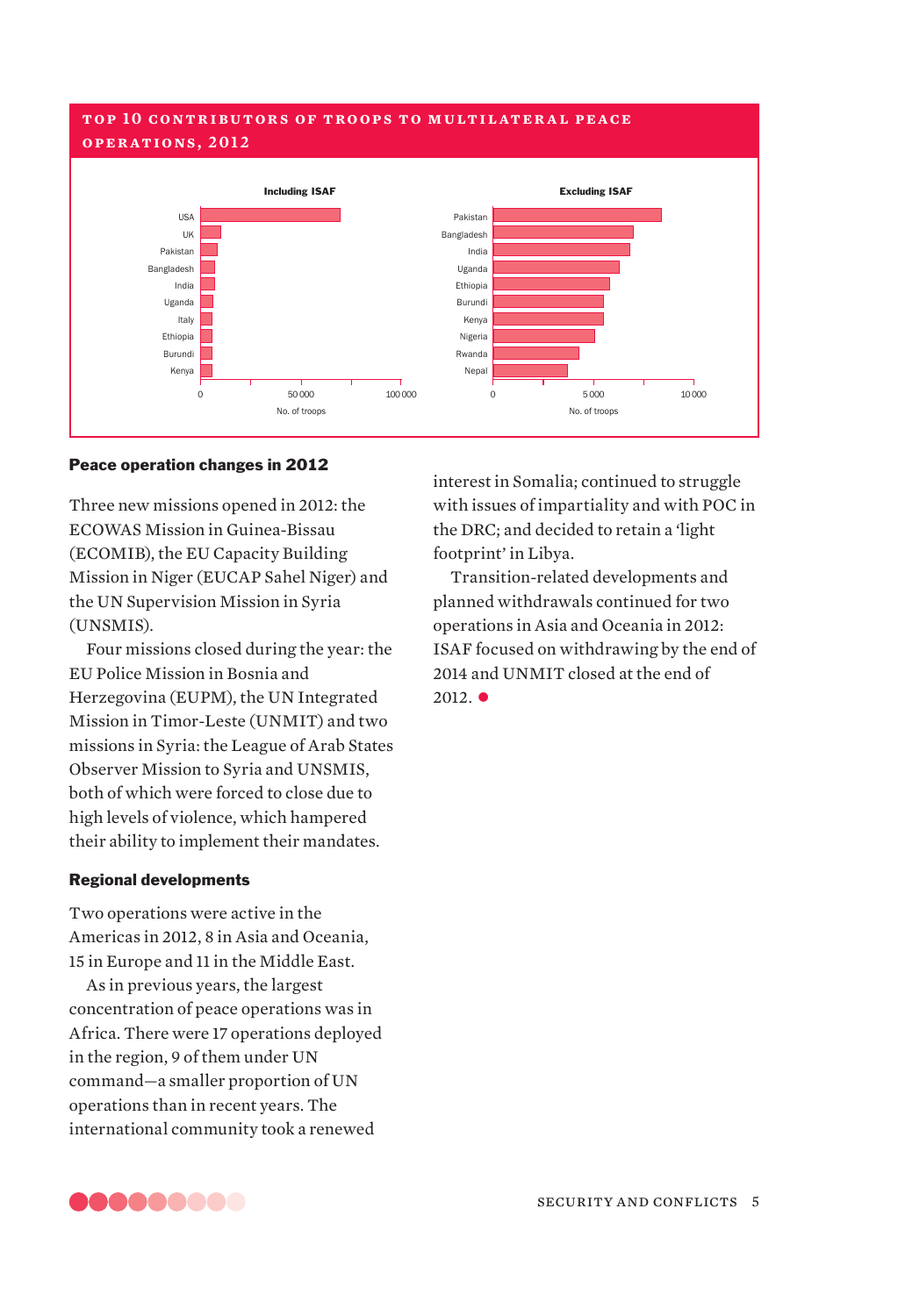# 3. MILITARY EXPENDITURE

World military expenditure in 2012 is estimated to have been \$1756 billion, representing 2.5 per cent of global gross domestic product (GDP) or \$249 for each person in the world. The total is about 0.4 per cent lower in real terms than in 2011, the first fall since 1998. Nonetheless, the total is higher than in any year between the end of World War II and 2010. The distribution of global spending in 2012 shows what may be the beginnings of a shift from the West to other parts of the world, in particular Eastern Europe and the developing world.

In Western and Central Europe, austerity measures continued to reduce military spending. In Asia and Oceania, while military spending still increased in 2012, it

# **WORLD MILITARY SPENDING. 2012**

|                        | Spending                                     | Change        |  |
|------------------------|----------------------------------------------|---------------|--|
| Region                 | (\$b.)                                       | $(\%)$        |  |
| Africa                 | 39.2                                         | 1.2           |  |
| North Africa           | 16.4                                         | 7.8           |  |
| Sub-Saharan Africa     | 22.7                                         | $-3.2$        |  |
| Americas               | 782                                          | $-4.7$        |  |
| Central America        | 8.6                                          | 8.1           |  |
| and the Caribbean      |                                              |               |  |
| North America          | 708                                          | $-5.5$        |  |
| South America          | 65.9                                         | 3.8           |  |
| Asia and Oceania       | 390                                          | 3.3           |  |
| Central and South Asia | 59.8                                         | $-1.6$        |  |
| East Asia              | 268                                          | 5.0           |  |
| Oceania                | 28.2                                         | $-3.7$        |  |
| South East Asia        | 33.7                                         | 6.0           |  |
| Europe                 | 407                                          | 2.0           |  |
| Eastern Europe         | 100                                          | $1.5^{\circ}$ |  |
| Western and Central    | 307                                          | $-1.6$        |  |
| Middle East            | 138                                          | 8.3           |  |
| World total            | 1756                                         | $-0.4$        |  |
|                        | Spending figures are in current (2012) US\$. |               |  |

# **wor l d m i l i ta ry e x pe n di t u r e ,**



did so at a slower pace, partly as a result of weaker economic growth in the wake of the 2008 global financial crisis.

In Central and South Asia, North America, Oceania, and Western and Central Europe, increases in the period 2003–2009 were followed by decreases in 2009–12; in sub-Saharan Africa, East Asia, and Latin America, there was a major slowdown in the growth rate, with smaller slowdowns in Eastern Europe and South East Asia. In contrast, the rate of growth accelerated in the Middle East and North Africa. The overall effect on the world total was a lowering in growth in 2010–11, now followed by the fall in 2012.

## US Military expenditure

Military spending by the United States declined by 5.6 per cent in real terms in 2012. Together with the 1 per cent fall in 2011, this is the first clear manifestation of an adjustment of US military spending to a post-war situation. However, spending in 2012—\$685.3 billion—was still 69 per cent higher in real terms than in 2001, which marked the beginning of the wars on 'terrorism', in Afghanistan and, from 2003, in Iraq.

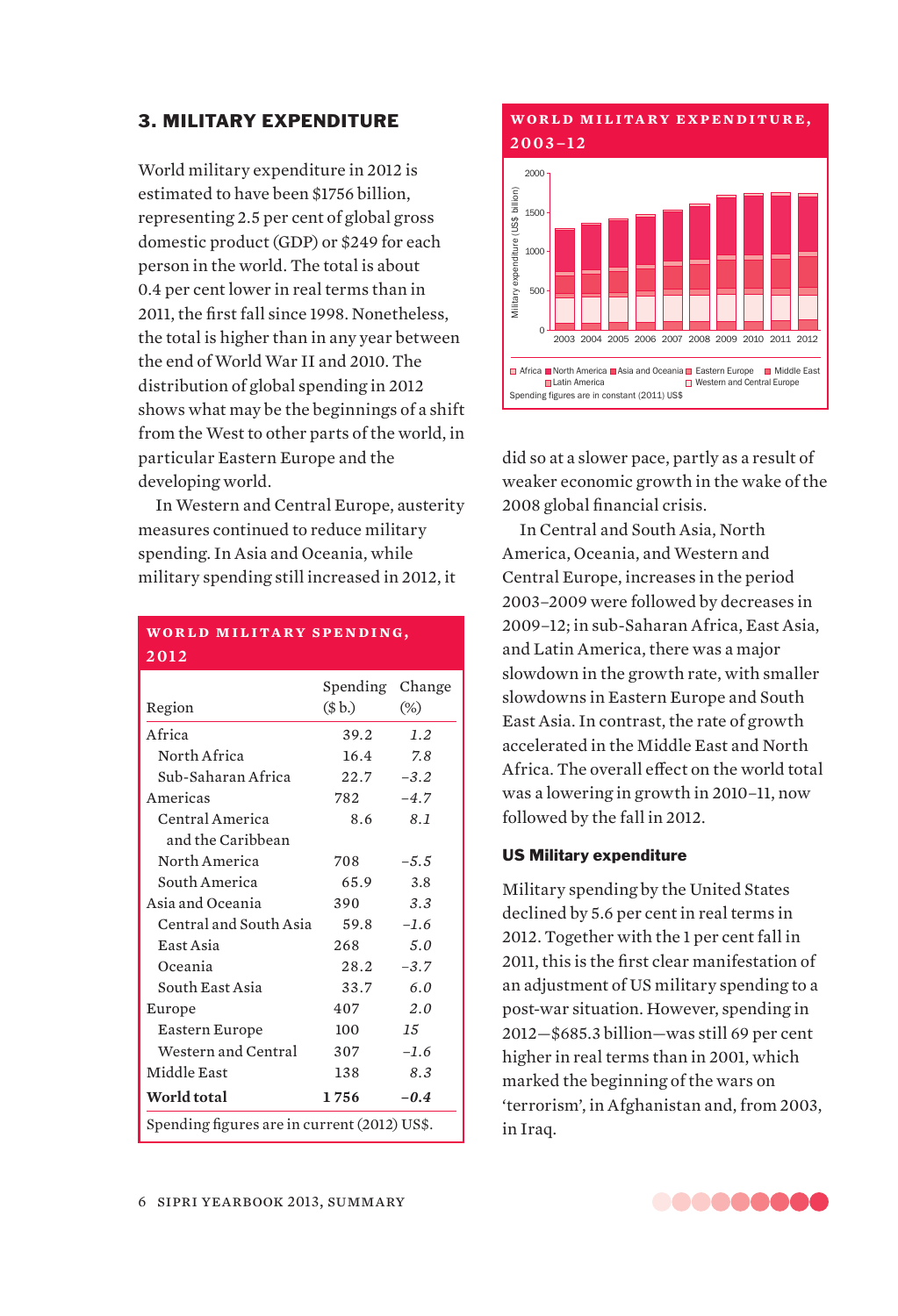

The future level and trend in US military expenditure was a prominent topic in the political debate in the USA during 2012. However, much of the decision-making process on future military spending was linked and subordinated to the political process of addressing high and rising government debt.

# Russian military expenditure

The rising trend in Russia's military expenditure, which started in 1999, accelerated sharply in 2012, with a realterms increase of 16 per cent. The draft budget for 2013–15 contains plans for a further rise in nominal terms of just over 40 per cent by 2015. The increases come as Russia implements the ambitious 2011–20 State Armaments Programme and undertakes a wide-ranging reform of its armed forces, which many doubt can be implemented fully.

# Security spending and violent organized crime in Central America

Central America has had some of the lowest levels of military expenditure as a share of GDP in the world. Following the end of the region's civil wars in the 1990s and in the absence of any external military threats, defence spending in most Central American countries was constant or falling until at least the mid-2000s. However, in more recent years this trend has reversed, as some of the region's militaries have become involved in the fight against drug cartels and organized crime groups, alongside internal security forces.

# The governance of military budgeting and expenditure in Colombia and Indonesia

Colombia's five-decade war against guerrilla and drug trafficking groups has been the primary determinant of the country's level of military expenditure. Despite the long-running civil war and severe problems of human rights abuses by the security forces, Colombia has no recent history of military rule. Transparency in military spending is also fairly good, and has been improving in recent years.

The extensive security sector reform that accompanied Indonesia's transition to democracy since 1998 has largely ended the military's dominant role in politics. However, while the Indonesian armed forces no longer seeks to interfere in politics, democratic civilian control of the military remains weak, and serious gaps in transparency and accountability in relation to military finance, budgeting and procurement remain, although some progress has been made in these areas.  $\bullet$ 

# **t h e r e p or t i ng of m i l i ta ry expenditure data to the un**

The number of states reporting to the UN Standardized Instrument for Reporting Military Expenditures has dropped from a high of 81 in 2002 to 49 in 2012. European states had the highest reporting rate in 2012 (27 of 48 states). The worst rates were in Africa (2 of 54 states) and the Middle East (0 of 14 states).

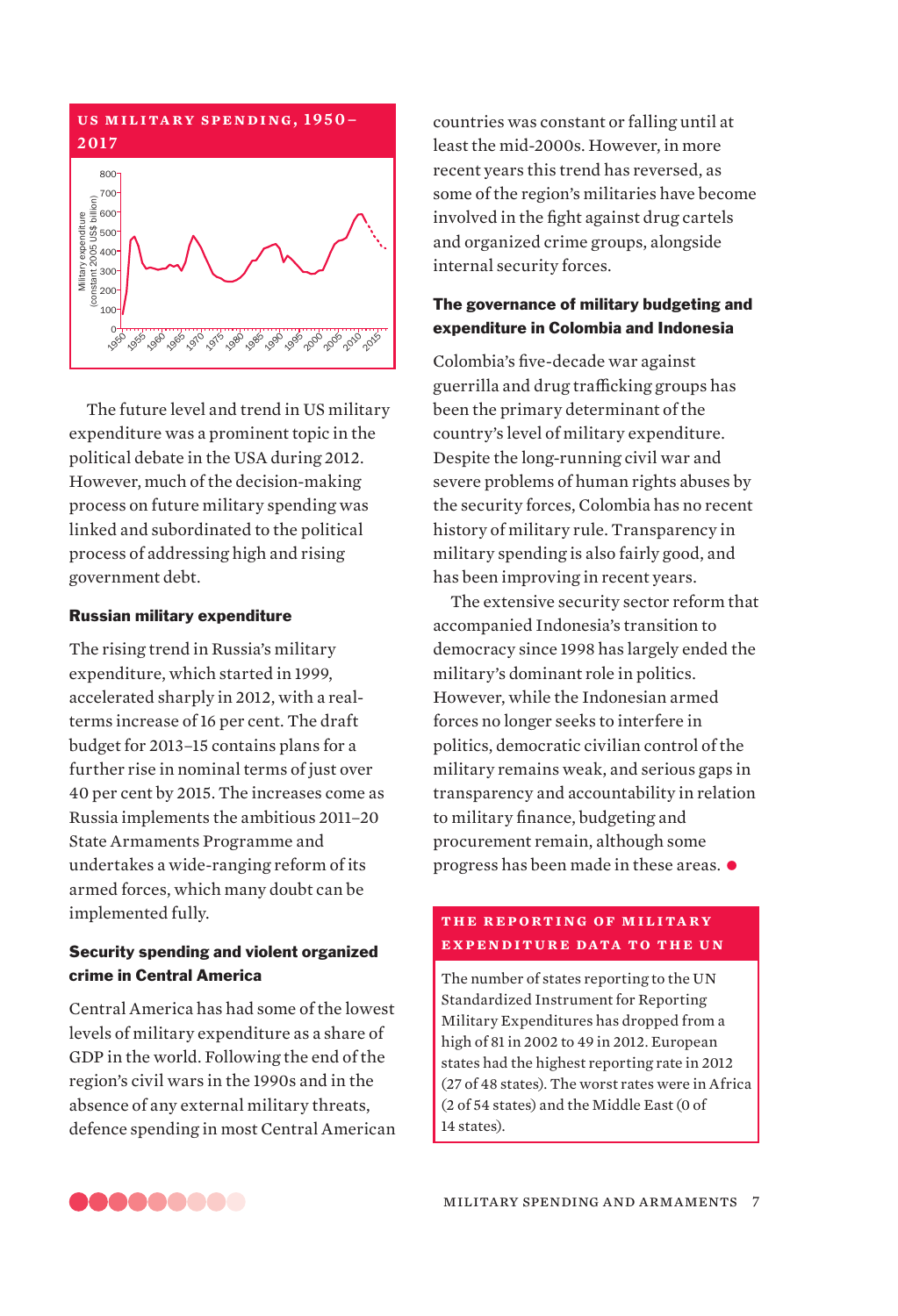# 4. ARMS PRODUCTION AND MILITARY SERVICES

The economic downturn following the 2008 global financial crisis and the subsequent austerity measures imposed in North America and Western Europe began to have an impact on sales in the world's arms industry in 2011–12. However, the impact on the industry was not uniform, with varied results for individual company.

Ongoing spending discussions have generated uncertainty in the largest arms and military services market—the United States—and are a key reason companies based there and in Western Europe are seeking increased market shares in other regions, including Asia, Latin America and the Middle East. Individual companies are taking steps to insulate themselves against austerity measures through military specialization, downsizing, diversification, and exports and other forms of internationalization. In some cases company subsidiaries have maintained or increased arms and military services sales outside of the countries in which the parent companies are headquartered.

Companies also use acquisitions to improve the products and services they already deliver. While much attention is paid to acquisitions, a number of divestitures also indicate the ways in which the industry is restructuring to accommodate the austerity environment and changing customer requirements.

Governments use a number of strategies to assist their arms industries outside of their home markets. These include direct government arms export promotion; support for cost reductions; and the use of rhetoric about arms industry employment. In contrast, countries that have not cut military expenditure see this dilemma as an opportunity to either obtain more favourable terms on arms imports or to develop their own industries.

# Cybersecurity and the arms industry

The growing importance of cybersecurity in the military and civil realms has led to noteworthy diversification by armsproduction and military services companies into the cybersecurity market.

In 2012 cybersecurity continued to rise on the agendas of the international political and security communities. Revelations about Flames and Stuxnet made headlines and inspired fresh discussions about the growing use of cyberweapons and cyberwarfare. While there is no reliable evidence, a growing number of countries including China, Iran, Israel, Russia and the USA—were suspected of using cyberweapons and making offensive interventions across cyberspace.

The rise of cybersecurity on the political and military agenda has evident economic implications. According to one estimate, global public and private cybersecurity spending was approximately \$60 billion in 2011 (equal to 3.5 per cent of world military expenditure). The USA was the biggest spender on cybersecurity, accounting for half of the total, and was the only country where the levels of public and private spending on cybersecurity were almost equal. In the rest of the world, the private sector accounted for the majority of national spending on cybersecurity.

States' reliance on private cybersecurity providers could become a matter of political concern, particularly with regard to democratic transparency, oversight,

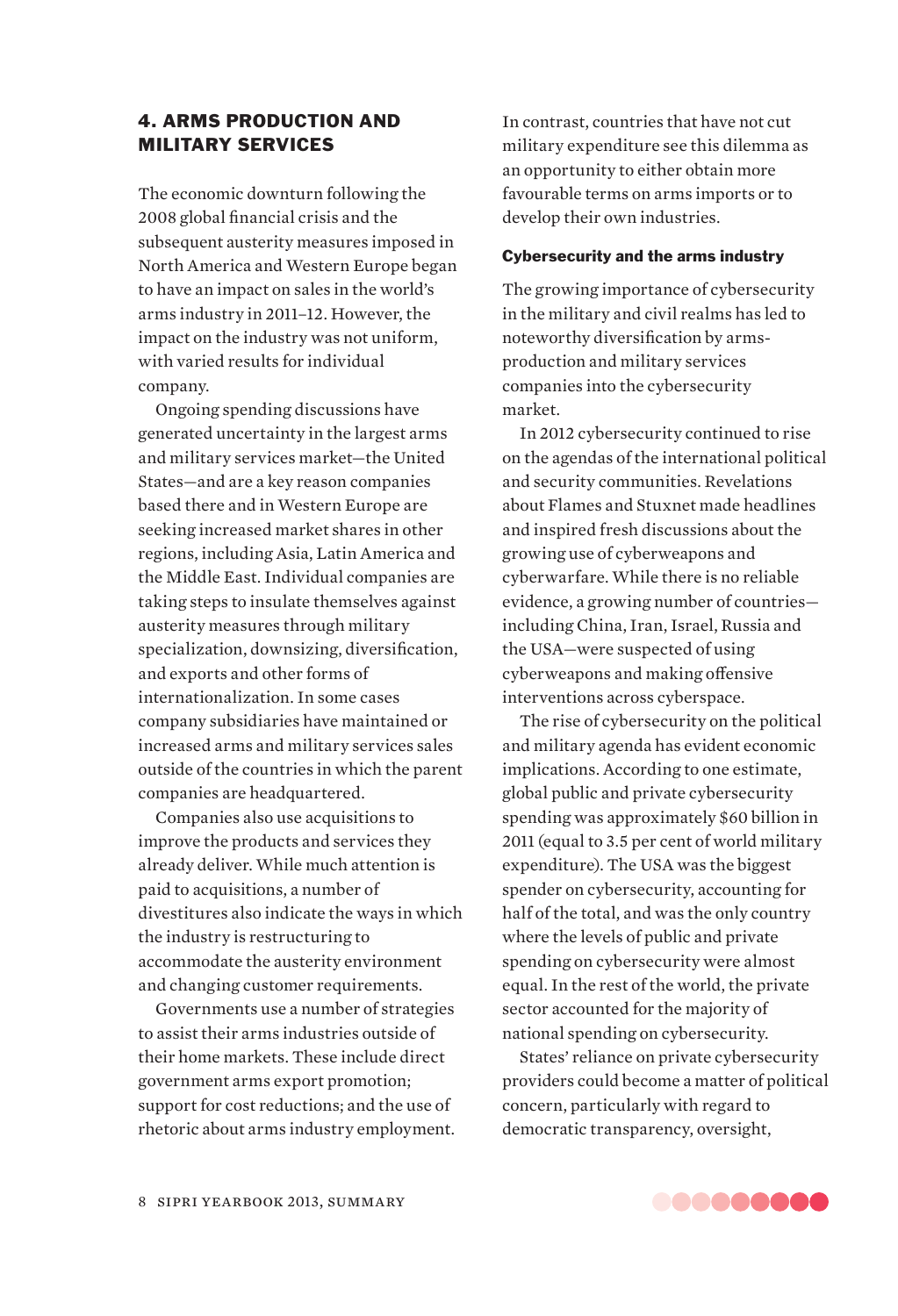accountability and cost. The provision of services by arms-producing companies—as well as traditional cybersecurity providers—may change the way in which states define and manage their cybersecurity and cyberdefence policies.

# The SIPRI Top 100 arms-producing and military services companies

The SIPRI Top 100 lists the world's 100 largest arms-producing and military services companies (excluding Chinese companies), ranked by their arms sales in 2011. Sales of arms and services by companies in the SIPRI Top 100 totalled \$410 billion in 2011. In comparison with the Top 100 companies in 2010 (which is a slightly different set of companies), the 2011 arms sales represent a 5 per cent decrease in real terms.

The decrease in arms sales by the SIPRI Top 100 companies in 2011 is due to several factors, including the withdrawal from Iraq

# **COMPANIES IN THE SIPRI TOP 100 for 2011, by country** Other non-OECD, 5 companies Russia, 6 compani Other OECD, 15 companies Western Europe 30 companies United States, 44 companies Country or region refers to the location of the company headquarters, not necessarily the location of production. China is excluded due to lack of data.

and the United Nations embargo on arms transfers to Libya; programme delays due to austerity-related military spending cuts and related postponements in weapon programme commitments; and the weak US dollar in many countries in 2011.  $\bullet$ 

# **the 10 largest armsproducing companies, 2011**

|   | Company                       | Arms sales Profit<br>(\$m.) | \$m.)   |
|---|-------------------------------|-----------------------------|---------|
|   | 1 Lockheed Martin             | 36270                       | 2655    |
|   | 2 Boeing                      | 31830                       | 4018    |
|   | 3 BAE Systems (UK)            | 29 150                      | 2349    |
|   | 4 General Dynamics            | 23760                       | 2526    |
|   | 5 Raytheon                    | 22470                       | 1896    |
|   | 6 Northrop Grumman            | 21390                       | 2 1 1 8 |
|   | 7 EADS (trans-Europe) 16 390  |                             | 1422    |
|   | 8 Finmeccanica (Italy) 14 560 |                             | $-3206$ |
| 9 | L-3 Communications 12 520     |                             | 956     |
|   | 10 United Technologies 11640  |                             | 5347    |
|   | $-200$ $1$ $1$ $1$            |                             |         |

Companies are US-based, unless indicated otherwise. The profit figures are from all company activities, including non-military sales.

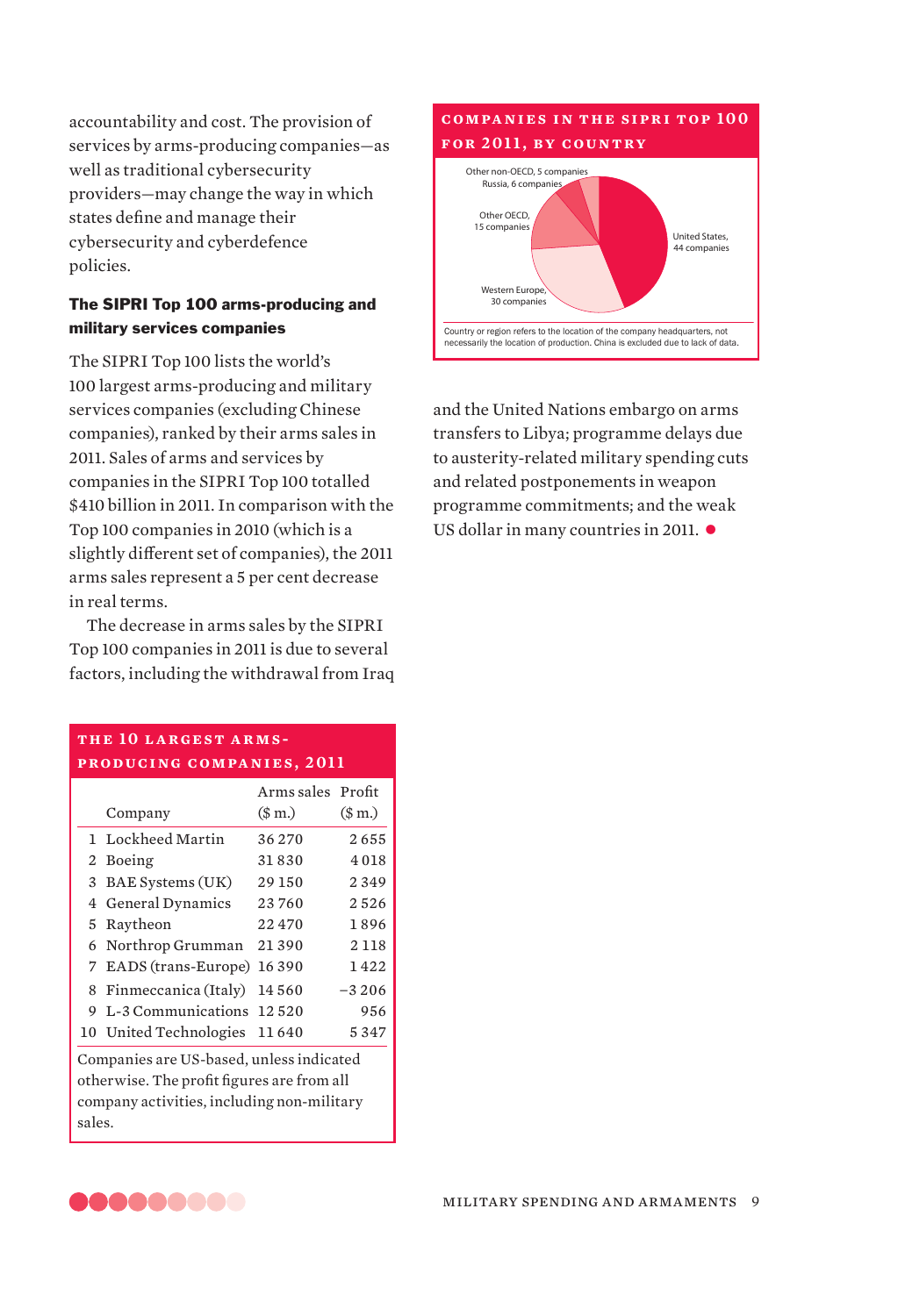# 5. INTERNATIONAL ARMS **TRANSFFRS**

The volume of international transfers of major conventional weapons grew by 17 per cent between 2003–2007 and 2008–12. The five largest suppliers in 2008–12—the United States, Russia, Germany, France and China—accounted for 75 per cent of the volume of exports. This is the first time since the end of the cold war that China has ranked among the five largest arms exporters, which had consisted solely of the USA and European states.

China may represent the vanguard of an increase in the significance of Asian suppliers in the international arms trade, as South Korea is an emerging arms supplier and Japan and Singapore have potential to become major suppliers.

Other significant changes in 2008–12 include the absence from the top five suppliers of the United Kingdom for the first five-year period since 1950; the departure of the Netherlands from the 10 largest suppliers; and the ranking of Ukraine as the ninth largest supplier.

# **THE MAIN IMPORTERS AND EXPORTERS OF MAJOR ARMS, 2008–12**

| Exporter   | Global                                                                                                                                | share $(\%)$ Importer | Global<br>share $(\%)$ |
|------------|---------------------------------------------------------------------------------------------------------------------------------------|-----------------------|------------------------|
| 1. USA     | 30                                                                                                                                    | 1. India              | 12                     |
| 2. Russia  | 26                                                                                                                                    | 2. China              | 6                      |
| 3. Germany | 7                                                                                                                                     | 3. Pakistan           | 5                      |
| 4. France  | 6                                                                                                                                     | 4. South Korea        | 5                      |
| 5. China   | 5                                                                                                                                     | 5. Singapore          | 4                      |
| $6.$ UK    | 4                                                                                                                                     | 6. Algeria            | 4                      |
| 7. Spain   | 3                                                                                                                                     | 7. Australia          | 4                      |
| 8. Italy   | 2                                                                                                                                     | 8. USA                | 4                      |
| 9. Ukraine | $\mathfrak{D}_{1}^{\prime}(\mathfrak{D}_{1})=\mathfrak{D}_{2}^{\prime}(\mathfrak{D}_{2})=\mathfrak{D}_{2}^{\prime}(\mathfrak{D}_{2})$ | 9. UAE                | 3                      |
| 10. Israel | 2                                                                                                                                     | 10. Saudi Arabia      | 3                      |



One of the consequences of the impact of the financial crisis in the USA and Europe has been the additional pressure to seek new export markets. This has led the USA and European states to streamline bureaucratic procedures and to be more willing to engage in licensed production, technology transfer and cooperative production arrangements.

While SIPRI data on international arms transfers does not represent their financial value, a number of states also publish figures on the financial value of their arms exports. Based on national data, SIPRI estimates that the total value of the global arms trade in 2011 was at least \$43 billion.

# Arms transfers to Western and Central Europe

The trend in the volume of major conventional weapons imported by states in Western and Central Europe broadly matches recent trends in military spending in the region. Between 2003–2007 and 2008–12, imports in Western Europe fell by 16 per cent and in Central Europe by 49 per cent. In Western Europe the overall fall in imports was largely driven by declines in imports by Greece and Italy, which fell by From the maniform of and the proper states in a game of arms and the proper cannot and  $\frac{1}{2}$  are and  $\frac{1}{2}$  are and  $\frac{1}{2}$  are and  $\frac{1}{2}$  are and  $\frac{1}{2}$  are and  $\frac{1}{2}$  are and  $\frac{1}{2}$  are and  $\frac{1}{2}$ 

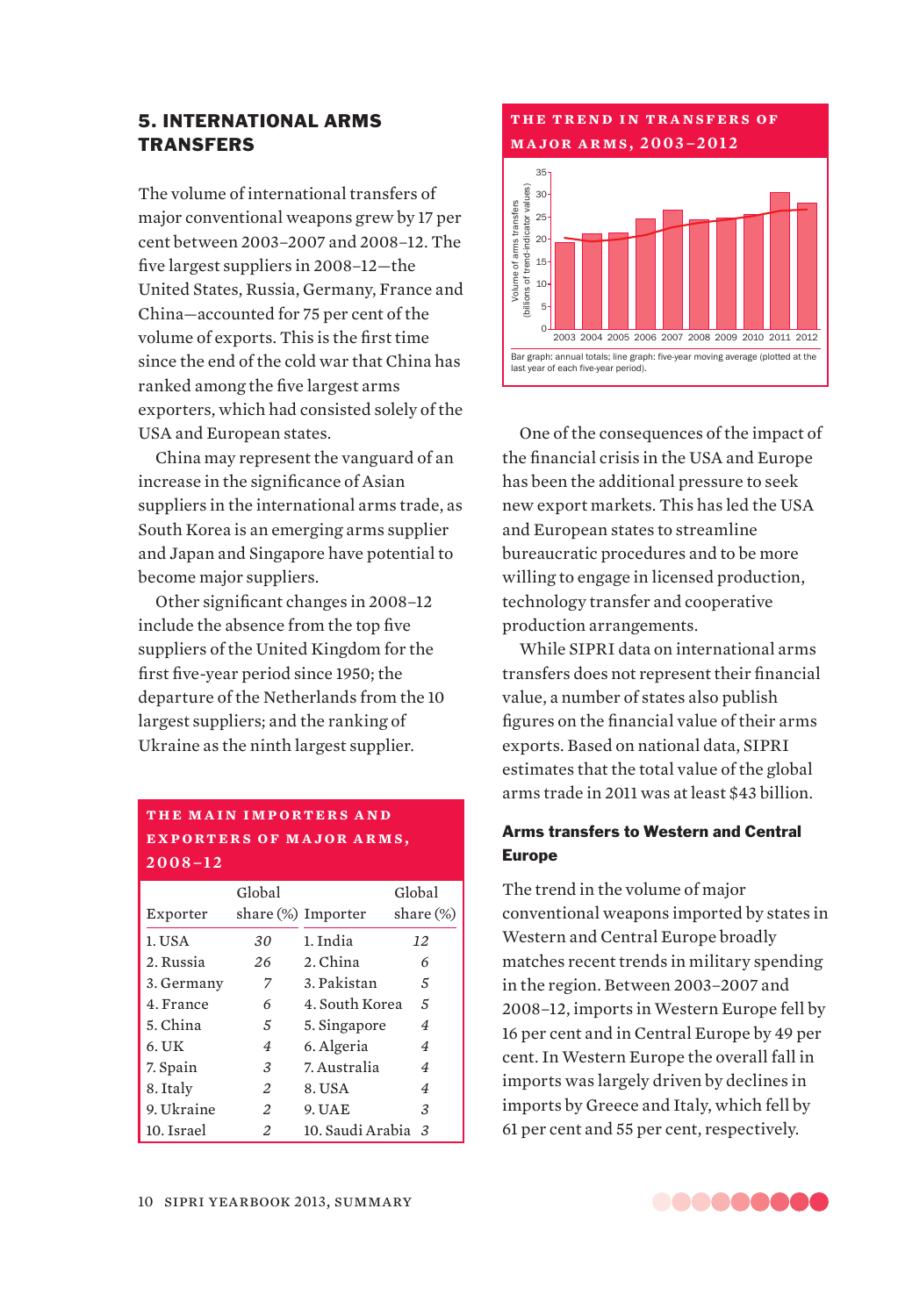Decisions to delay and cancel import contracts appear to be affecting European states' efforts to boost their own arms exports, which have been stepped up in recent years in order to help offset losses in revenues caused by reduced domestic procurement. The budget cuts of European states may also affect efforts to promote the consolidation of arms production in Europe and the joint development and acquisition of weapon systems.

# Arms transfers to Syria

As the conflict in Syria intensified in 2012, the international community remained at an impasse on how to respond. It could not agree on how to deal with the conflict in general or with supplying arms to the parties in the conflict in particular. Whereas the European Union, the League of Arab States, Turkey and the United States maintained arms embargoes against the Syrian Government, Iran and Russia continued to supply it with arms. Rebel forces called for foreign military aid and neighbouring countries appeared to supply them with arms or provide funds for arms acquisitions.

Since the start of the conflict in 2011 there has been a sharp division between states that oppose the imposition of United Nations sanctions on Syria and that continue to supply arms to the Syrian Government, and states that have imposed arms embargoes on Syria and called for a UN embargo. Russian officials have been most vocal with regard to the former position and made clear statements that arms supplies were continuing in 2011–12.

The main source of weapons for Syrian rebel groups appears to have been the capture of arms from government troops and arsenals. Small arms and light weapons

# **r e ci pi e n t r e gions of m a jor a r m s i m p or t s , 2 0 0 3 –2 0 0 7 a n d 2008–12**



were also obtained on the black market in Iraq and Lebanon. Nevertheless, rebel forces repeatedly called in 2012 for governments supporting their cause to supply them with weapons and other military equipment.  $\bullet$ 

# **t r a nspa r e nc y i n a r m s transfers**

The number of states reporting their arms imports and exports to the United Nations Register of Conventional Arms (UNROCA) decreased from 86 states in 2011 to an all-time low of 52 states in 2012. Africa was the only region that did not record a significant decline in reporting.

An increasing number of governments have published national reports on arms exports. As of January 2013, 35 states had published at least one national report on arms exports since 1990.

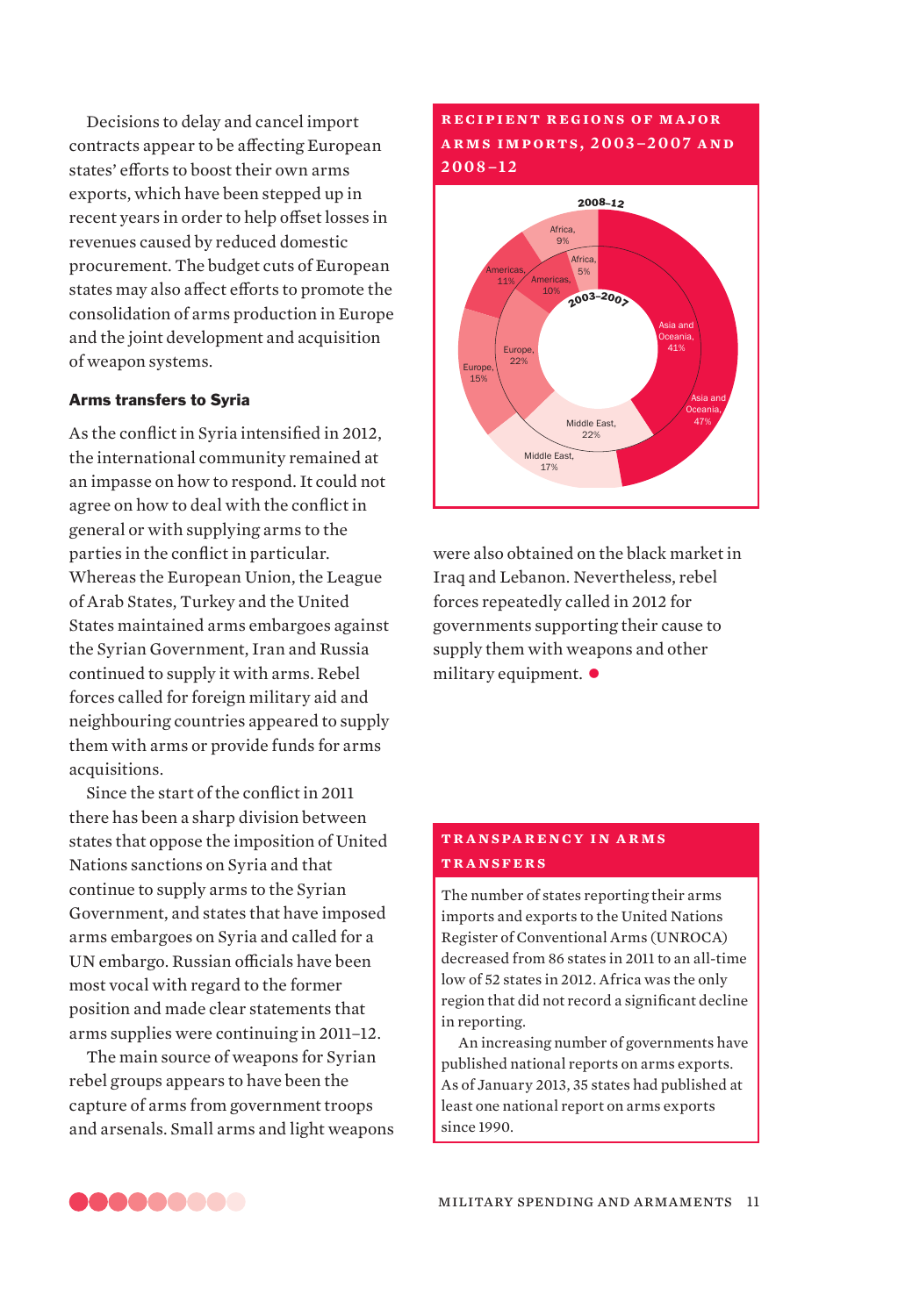# 6. WORLD NUCLEAR FORCES

At the start of 2013 eight states possessed approximately 4400 operational nuclear weapons. Nearly 2000 of these are kept in a state of high operational alert. If all nuclear warheads are counted—operational warheads, spares, those in both active and inactive storage, and intact warheads scheduled for dismantlement—the United States, Russia, the United Kingdom, France, China, India, Pakistan and Israel possess a total of approximately 17 270 nuclear weapons.

The availability of reliable information about the nuclear weapon states' arsenals varies considerably. France, the UK and the USA have recently disclosed important information about their nuclear capabilities. In contrast, transparency in Russia has decreased as a result of its decision not to publicly release detailed data about its strategic nuclear forces under the 2010 Russian–US New START treaty, even though it shares the information with the USA. China remains highly nontransparent as part of its long-standing deterrence strategy.

Reliable information on the operational status of the nuclear arsenals and capabilities of the three states that have never been party to the 1968 Non-Proliferation Treaty (NPT)—India, Israel and Pakistan—is especially difficult to find. In the absence of official declarations, the available information is often contradictory, incorrect or exaggerated.

# The legally recognized nuclear weapon states

All five legally recognized nuclear weapon states, as defined by the NPT—China,

# **world nuclear forces, 2013**

|                                             | Deployed Other |                      | Total                       |
|---------------------------------------------|----------------|----------------------|-----------------------------|
| Country                                     |                |                      | warheads warheads inventory |
| USA                                         | 2 1 5 0        | 5550                 | $-7700$                     |
| Russia                                      | 1800           | 6700                 | 8500                        |
| UК                                          | 160            | 65                   | 225                         |
| France                                      | $-290$         | $-10$                | $-300$                      |
| China                                       |                | $-250$               | $-250$                      |
| India                                       |                | $90 - 110$           | $90 - 110$                  |
| Pakistan                                    |                | $100 - 120$          | $100 - 120$                 |
| <b>Israel</b>                               |                | ~80                  | ~80                         |
| North Korea                                 |                | $\ddot{\phantom{0}}$ | $6 - 8?$                    |
| Total                                       | $-4400$        | $-12865$             | $-17270$                    |
| All estimates are approximate and are as of |                |                      |                             |
| January 2013.                               |                |                      |                             |

France, Russia, the UK and the USA appear determined to remain nuclear powers for the indefinite future. Russia and the USA have major modernization programmes under way for nuclear delivery systems, warheads and production facilities. At the same time, they continue to reduce their nuclear forces through the implementation of New START and through unilateral force reductions.

Since the nuclear weapon arsenals of Russia and the USA are by far the largest, one result has been that the total number of nuclear weapons in the world has been declining. The nuclear arsenals of the other three legally recognized nuclear weapon states are considerably smaller, but all three states are either deploying new weapon systems or have announced their intention to do so. Of the five legally recognized nuclear weapon states, only China appears to be expanding the size of its nuclear arsenal. In 2012, China conducted a comprehensive series of missile trials consolidating its road-mobile, land-based and submarine-based nuclear deterrent.

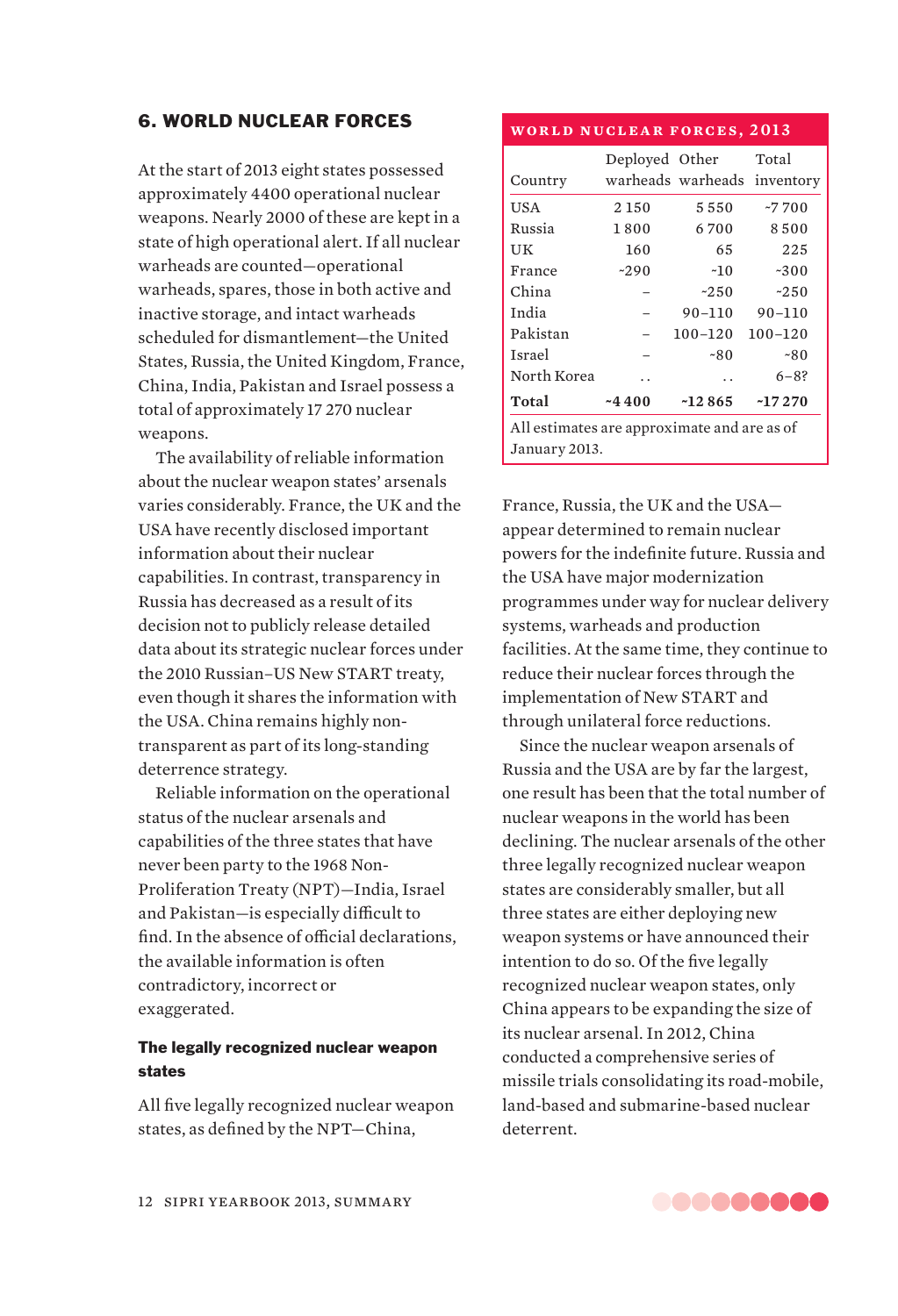# Indian and Pakistani nuclear forces

India and Pakistan are increasing the size and sophistication of their nuclear arsenals. Both countries are developing and deploying new types of nuclear-capable ballistic and cruise missile and both are increasing their military fissile material production capabilities.

India's nuclear doctrine is based on the principle of a minimum credible deterrent and no-first-use of nuclear weapons. A meeting in June 2012 of India's Nuclear Command Authority reportedly stressed the need for the 'faster consolidation' of India's nuclear deterrence posture based on an operational triad of nuclear forces.

In 2012 Pakistan conducted a series of missile trials testing most of its nuclearcapable missile types that are currently in operational service or still under development. Pakistan is also expanding its main plutonium-production complex at Khushab, Punjab.

# Israeli nuclear forces

Israel continues to maintain its longstanding policy of nuclear opacity. It neither officially confirms nor denies that it possesses nuclear weapons. It is estimated that Israel has approximately 80 intact nuclear weapons, of which 50 are for delivery by Jericho II medium-range ballistic missiles and 30 are gravity bombs for delivery by aircraft. The operational status of the longer-range Jericho III ballistic missile is unknown. There was renewed speculation in 2012 that Israel may also have developed nuclear-capable submarine-launched cruise missiles.

# North Korea's military nuclear capabilities

North Korea maintains a secretive and highly opaque military nuclear programme. There is no public information to verify that it possesses operational nuclear weapons. However, in January 2012 the US Director of National Intelligence assessed that North Korea had produced nuclear weapons, although he gave no estimate of the size of the country's weapon inventory.

During 2012 several non-governmental reports concluded, based on the analysis of satellite imagery and other evidence, that North Korea was making technical preparations for carrying out a third underground nuclear test in tunnels at its nuclear test site, Punggye-ri, in the northeast of the country.  $\bullet$ 

# **GLOBAL STOCKS OF FISSILE materials, 2012**

Materials that can sustain an explosive fission chain reaction are essential for all types of nuclear explosive, from first-generation fission weapons to advanced thermonuclear weapons. The most common of these fissile materials are highly enriched uranium (HEU) and plutonium.

For their nuclear weapons, China, France, Russia, the UK and the USA have produced both HEU and plutonium; India, Israel and North Korea have produced mainly plutonium; and Pakistan mainly HEU. All states with a civilian nuclear industry have some capability to produce fissile materials.

The International Panel on Fissile Materials compiles information on global stocks of fissile materials.

|                                       | Global stocks, 2012 |
|---------------------------------------|---------------------|
| Highly enriched uranium ~1285 tonnes* |                     |
| Separated plutonium                   |                     |
| Military stocks                       | $~224$ tonnes       |
| Civilian stocks                       | $~264$ tonnes       |
|                                       |                     |

\* Not including 92 tonnes to be blended down.

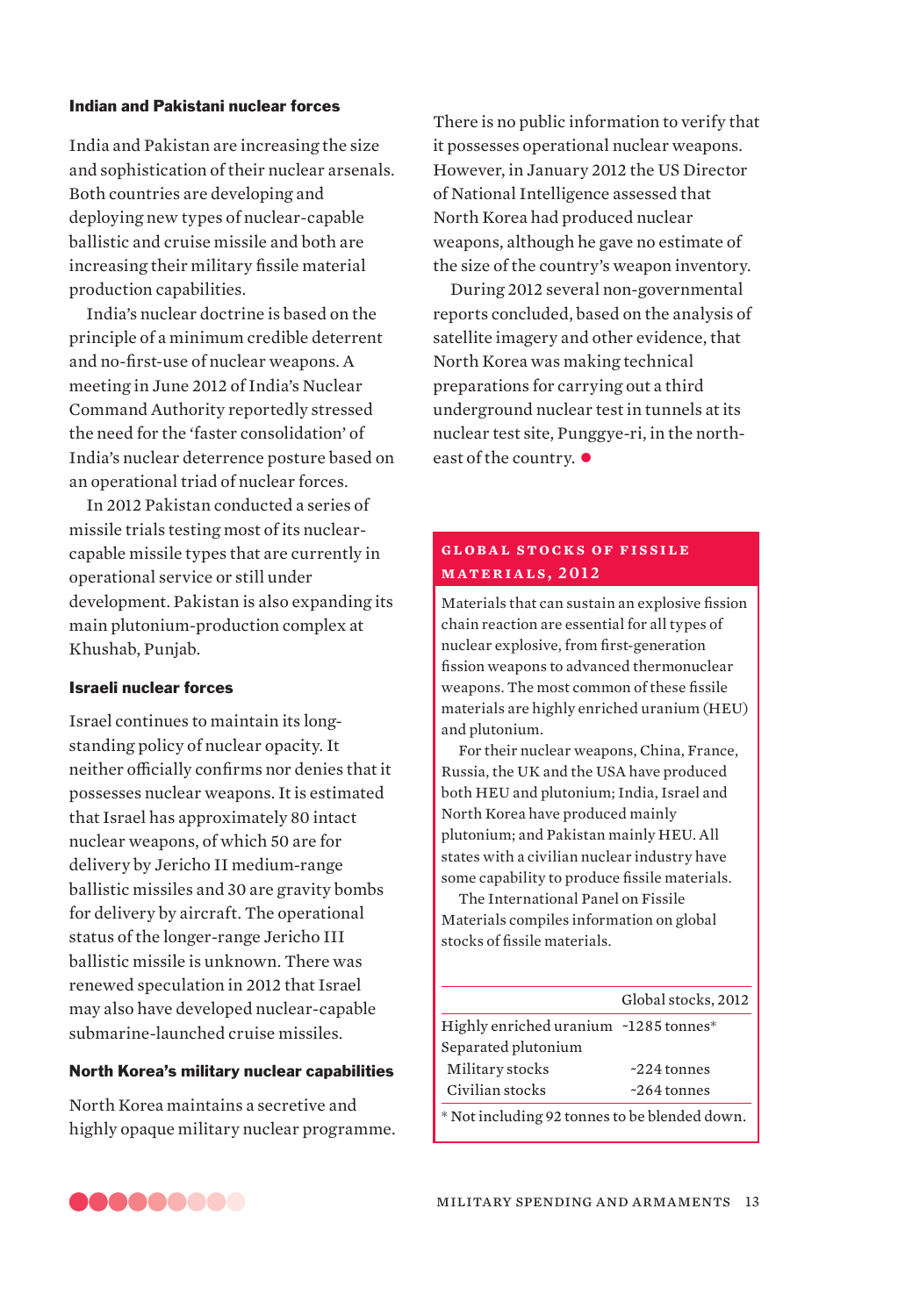# 7. NUCLEAR ARMS CONTROL AND NON-PROLIFERATION

#### Nuclear proliferation concerns in Iran

In 2012 the nuclear programme of Iran remained at the centre of international concerns about the spread of nuclear weapons. Little progress was made towards resolving the long-running controversy over the scope and nature of the programme. The resumption of talks between Iran and the five permanent members of the United Nations Security Council plus Germany (the 'P5+1' states) failed to break the deadlock over Iran's non-compliance with the Security Council's demands that Iran suspend all uranium enrichment and other sensitive nuclear fuel cycle activities.

Iran and the International Atomic Energy Agency (IAEA) were also unable to agree on a framework plan for addressing the IAEA's concerns that Iran had pursued nuclear activities with possible military dimensions, in contravention of its commitments under the 1968 Non-Proliferation Treaty (NPT). The impasse led to renewed calls to expand the IAEA's legal powers to investigate NPT parties suspected of violating their treatymandated safeguards agreements, even beyond those set out in the Model Additional Protocol.

The lack of progress in these two separate but closely related sets of talks fuelled speculation that some states specifically, Israel or the United States might prioritize extra-legal measures, or even resort to the preventive use of military force, to deal with Iran's suspected nuclear weapon programme. The renewed attention to military options raised

further doubts about the efficacy of international legal approaches, in particular the use of punitive economic sanctions, in dealing with suspected or known cases of states violating important arms control treaty obligations and norms.

#### North Korea's nuclear programme

The Six-Party Talks on the denuclearization of North Korea remained suspended in 2012, while North Korea reaffirmed its status as a nuclear weaponpossessing state. In an apparent breakthrough, North Korea agreed to suspend its nuclear and ballistic missile programmes in exchange for humanitarian assistance from the USA. However, the deal soon broke down when North Korea launched a satellite-carrying rocket that the USA and its allies in the region described as a disguised ballistic missile test.

The launch, conducted on 13 April 2012 in the presence of international observers, was a widely publicized failure. The threestage Unha 3 rocket exploded shortly after lift-off. North Korea's decision to proceed with the launch elicited a wave of international criticism.

Developments in North Korea's nuclear and ballistic missile programmes in 2012 suggested that the new North Korean leadership under Kim Jong Un would prioritize the country's 'military-first' policy underpinned by advances in its nuclear and ballistic missile capabilities. The year ended with deepening pessimism in North East Asia about the prospects for restarting multilateral negotiations aimed at inducing North Korea to give up its nascent nuclear arsenal in exchange for international assistance.

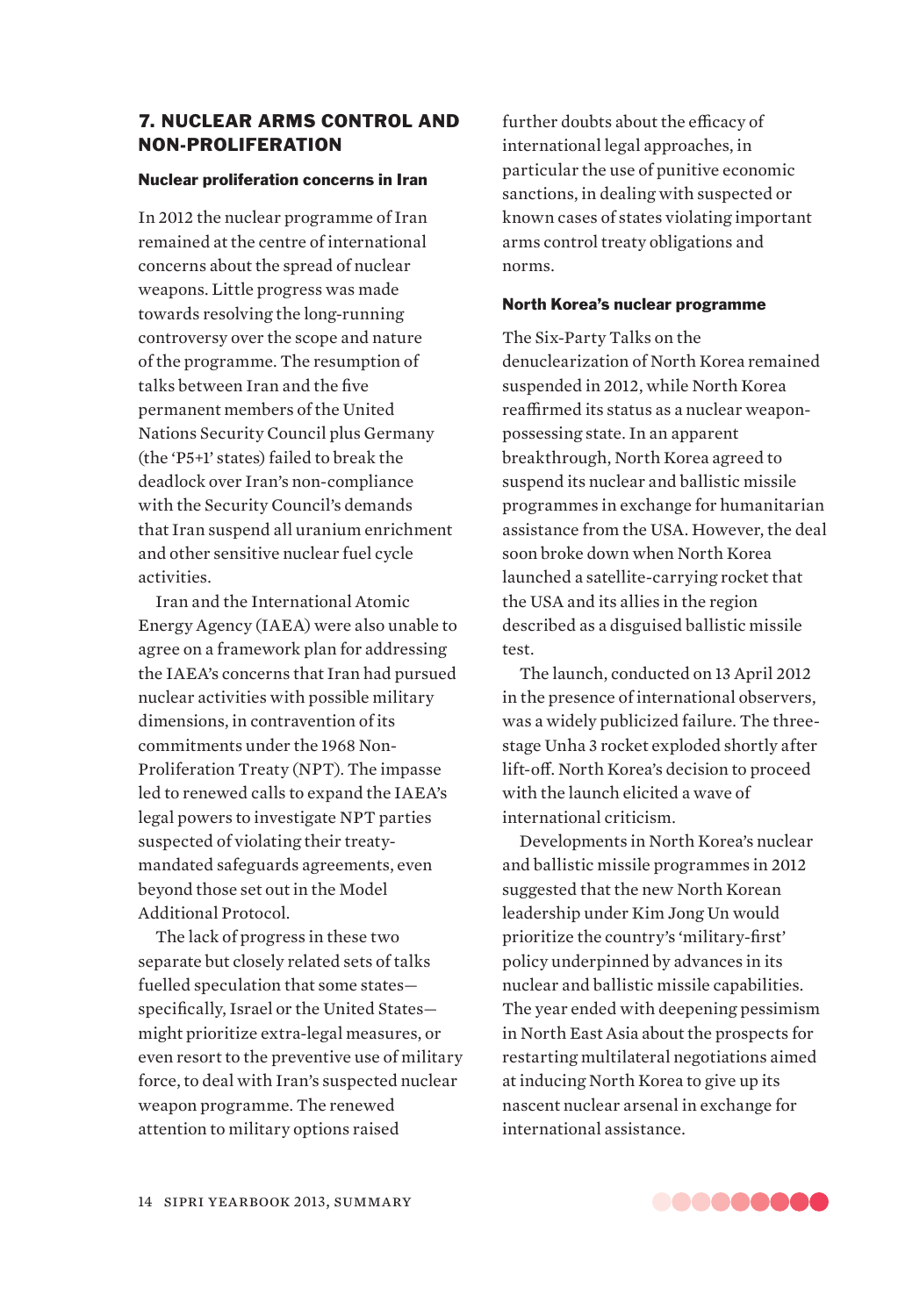#### NATO and non-strategic nuclear weapons

The issue of the future of non-strategic (tactical) nuclear weapons in Europe came to the fore with the completion by the North Atlantic Treaty Organization (NATO) of its Defence and Deterrence Posture Review (DDPR) in 2012. The DDPR reaffirmed that nuclear weapons remained a core component of NATO's overall capabilities for deterrence and defence, as outlined in NATO's 2010 Strategic Concept, and did not recommend any force posture changes regarding US nuclear weapons stationed in Europe. At the same time, by saying that NATO would consider options to further reduce non-strategic nuclear weapons if Russia undertook reciprocal measures, the DDPR left open the possibility of extending nuclear arms control measures beyond the 2010 Russian– US New START treaty.

The prospects for successful negotiated reductions in non-strategic nuclear weapons will require the USA, together with its NATO allies, and Russia to modify what were, in 2012, incompatible positions. At the end of the year there was no indication that such modifications would be forthcoming.

# Measures to combat nuclear terrorism

In 2012 the risks of nuclear terrorism and the illicit diversion of nuclear and radioactive materials continued to be discussed at the highest political level. In March, 53 heads of state and government gathered at the Nuclear Security Summit in Seoul, South Korea, for a meeting aimed at strengthening legal and regulatory arrangements for securing nuclear materials and facilities worldwide.

The leaders reviewed implementation of the voluntary commitments made at the

2010 Washington Nuclear Security Summit and issued a communiqué identifying priority areas for increasing the security of nuclear and radiological materials. They also considered the relationship between nuclear safety and security in the light of the accident in 2011 at the nuclear power plant in Fukushima, Japan.

The leaders agreed to convene a third summit meeting, in the Netherlands in 2014, amid discussions about how to sustain nuclear security cooperation. The main contribution of the nuclear security summits has been to focus high-level political attention on the need to implement programmes and projects that have been in development for many years. While the high-level meetings increased the probability that agreed targets would be met prior to the gathering of heads of state and government, future summits may bring diminishing returns as the focus of discussions moves from agreement on broad objectives to more technical issues and specific projects.  $\bullet$ 

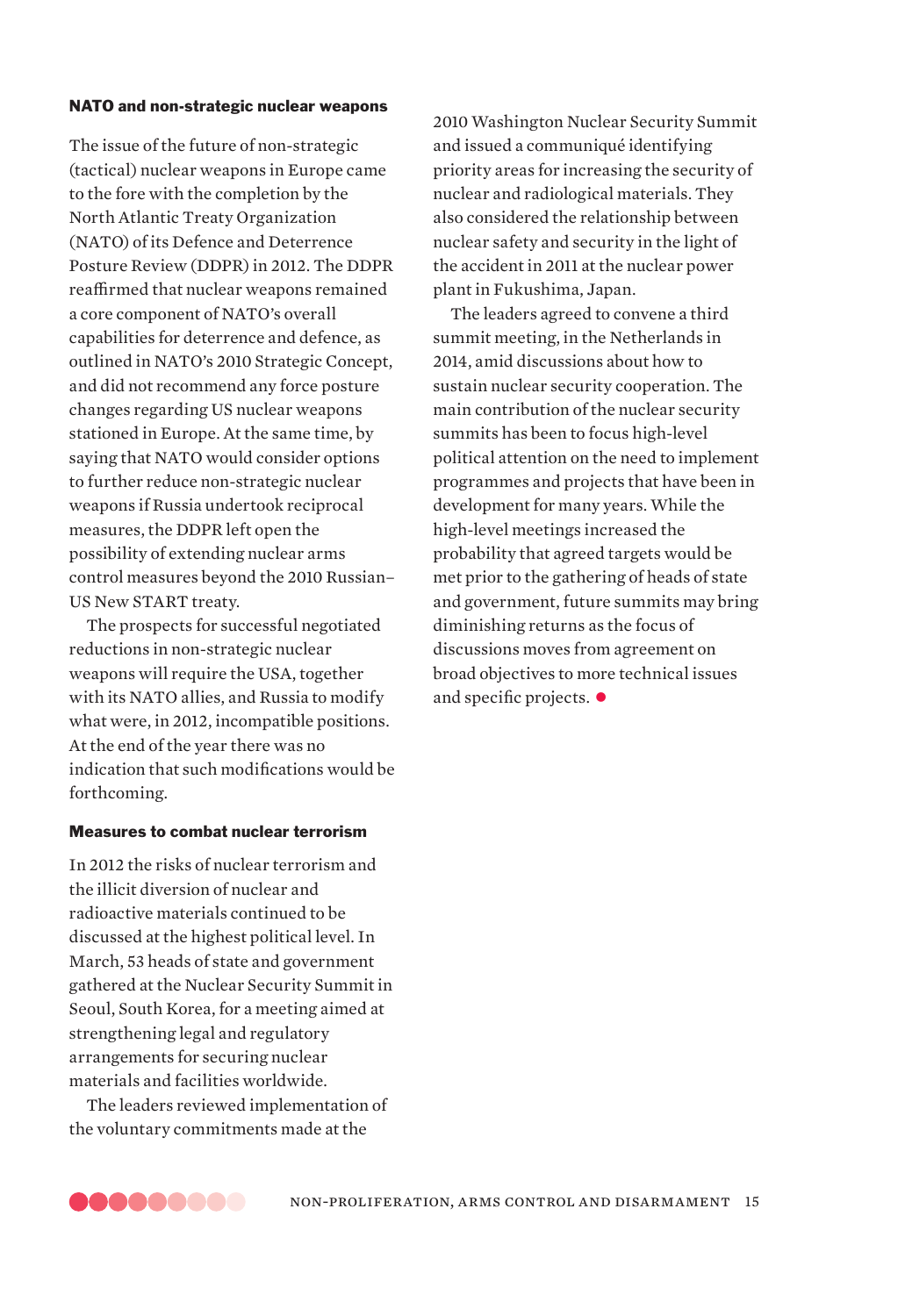# 8. REDUCING SECURITY THREATS FROM CHEMICAL AND BIOLOGICAL MATERIALS

# Chemical weapon arms control and disarmament

Russia and the United States were unable to meet the final April 2012 deadline for completing the destruction of their declared chemical weapon stockpiles under the 1993 Chemical Weapons Convention (CWC). The Organisation for the Prohibition of Chemical Weapons (OPCW) inspected Libya's previously undeclared chemical weapons. Elsewhere, the destruction of old and abandoned chemical weapons, including those abandoned by Japan in China during World War II, continued.

During 2012 the states parties to the CWC also discussed the future nature and focus of the regime in the lead-up to the Third CWC Review Conference, held in April 2013. The verification of the destruction of chemical weapons nevertheless remained the primary operational focus of the regime.

# **OLD AND ARANDONED CHEMICAL weapons**

As of December 2012,

- 3 countries had declared that abandoned chemical weapons (ACW) are present on their territories
- 15 countries had declared that they have possessed old chemical weapons (OCW) since the CWC's entry-into-force
- ƀɟ OCW inspections had been carried out in Belgium, Germany, Italy, Japan and the UK
- approximately 75 per cent of the ACW that have been recovered thus far in China had been destroyed

# **DESTRUCTION OF CHEMICAL weapons**

# As of 31 October 2012,

- Iraq, Libya, Russia and the USA had yet to complete destruction of their chemical weapon stockpiles
- 54 258 tonnes (78 per cent) of category 1 chemical weapons had been destroyed
- 13 states had declared 70 former chemical production facilities
- 43 of these facilities had been destroyed and 21 converted to peaceful purposes

No new states joined the CWC in 2012. As of 31 December, 188 states had ratified or acceded to the convention; 2 states had signed but not ratified it; and 6 states had neither signed nor ratified it.

# Biological weapon arms control and disarmament

During 2012 the states parties to the 1972 Biological and Toxin Weapons Convention (BTWC) held the first two of a series of four intersessional meetings of experts and parties agreed by the 2011 Seventh BTWC Review Conference. The exercise consists of an exchange of views and information on capacity-building measures, on the implications of developments in science and technology for the regime, on effective national implementation of the convention's provisions, and on enhancing transparency and confidence among the parties.

The BTWC Implementation Support Unit (ISU) began implementing a database project to match offers and requests for assistance and cooperation. In comparison to the CWC, however, the regime's institutional capacity remained limited.

One new party joined the convention in 2012: the Marshall Islands. An additional

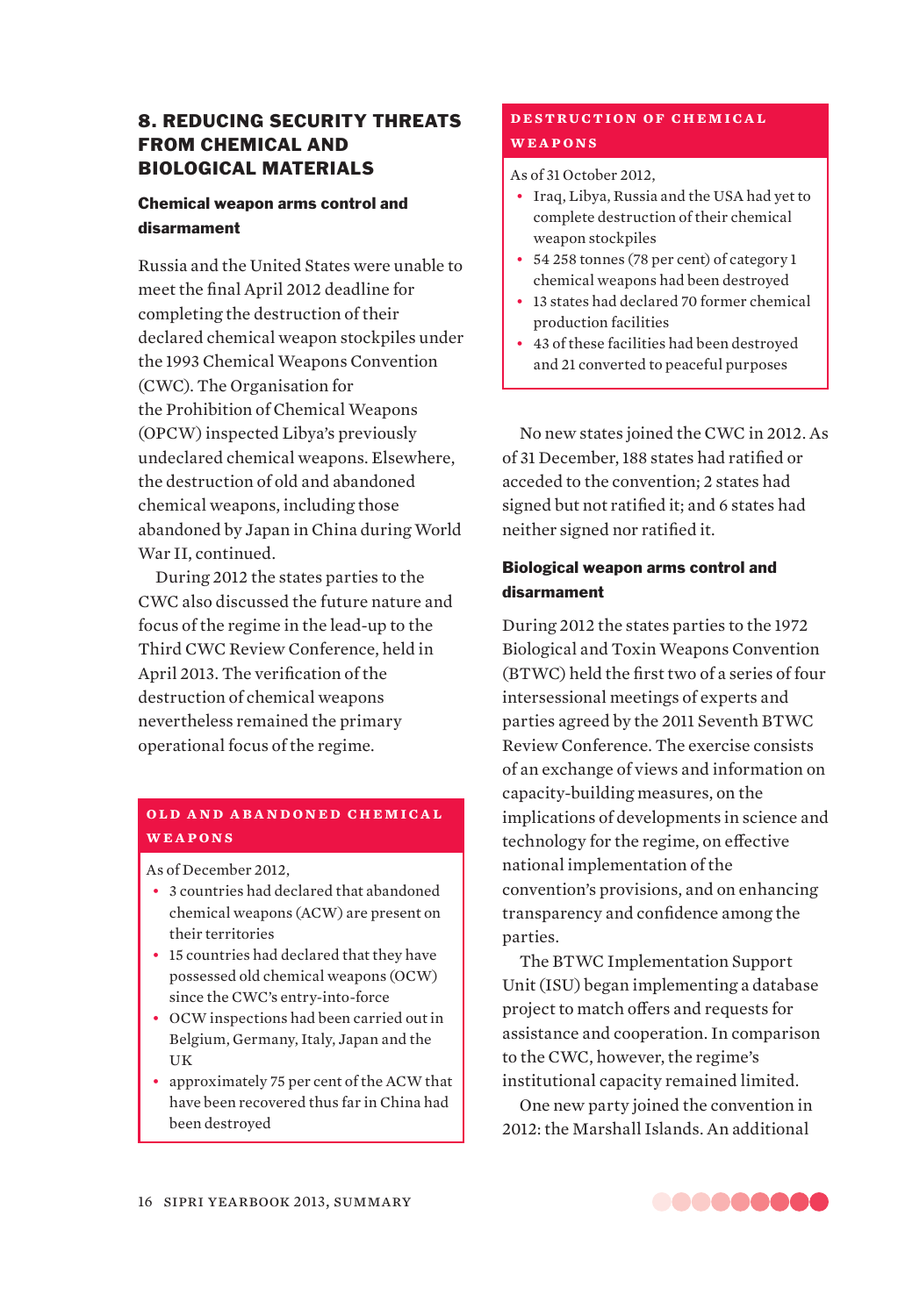12 states had signed but not ratified the convention as of 31 December 2012.

# Allegations of chemical and biological weapon programmes

Allegations of chemical and biological weapon programmes and use continued in 2012 with little official or otherwise authoritative reporting to clarify them. Many of these allegations concerned suspected Syrian chemical weapon stockpiles and fears that such stocks would be used in that country's civil war.

A Syrian Government official responded to the numerous reports of suspected chemical weapon stockpiles by stating that the country possesses such weapons but would only use them against outside forces, not against its own people. A number of states, including Israel, Jordan, Turkey, the United Kingdom and the USA, reportedly consulted on options to monitor and secure suspected chemical weapon sites in Syria in order to prevent use of these weapons or their falling into the possession of third parties. The United Nations Secretary-General and the Director-General of the OPCW conferred on the political and technical implications of the possible use of Syrian chemical weapons under their respective mandates.

In addition, new information emerged on the methods used by the Japanese cult Aum Shinrikyo in its 1995 sarin attack on the Tokyo underground and a definitive account of the Soviet biological weapon programme was published.

# Oversight of dual-purpose research in the life sciences

During 2012 the security and life sciences communities debated the appropriateness of publishing research, completed in 2011,

on the transmissibility of avian influenza among ferrets. The underlying concern was that such research could be misapplied for hostile purposes, such as by changing avian influenza virus to a form suitable for aerosol transmission between humans.

A specially convened World Health Organization (WHO) committee formed to review the work of two research groups based in the Netherlands and the USA, respectively—also discussed the issue. The Netherlands considered imposing export controls on findings in the research methodology section of the Dutch-based group, but then abandoned the plan. The US National Science Advisory Board for Biosecurity (NSABB) reversed its previous opposition to publication, stating that the researchers had modified the draft findings in a manner that allowed it to support publication. Both papers were published in  $2012.$   $\bullet$ 

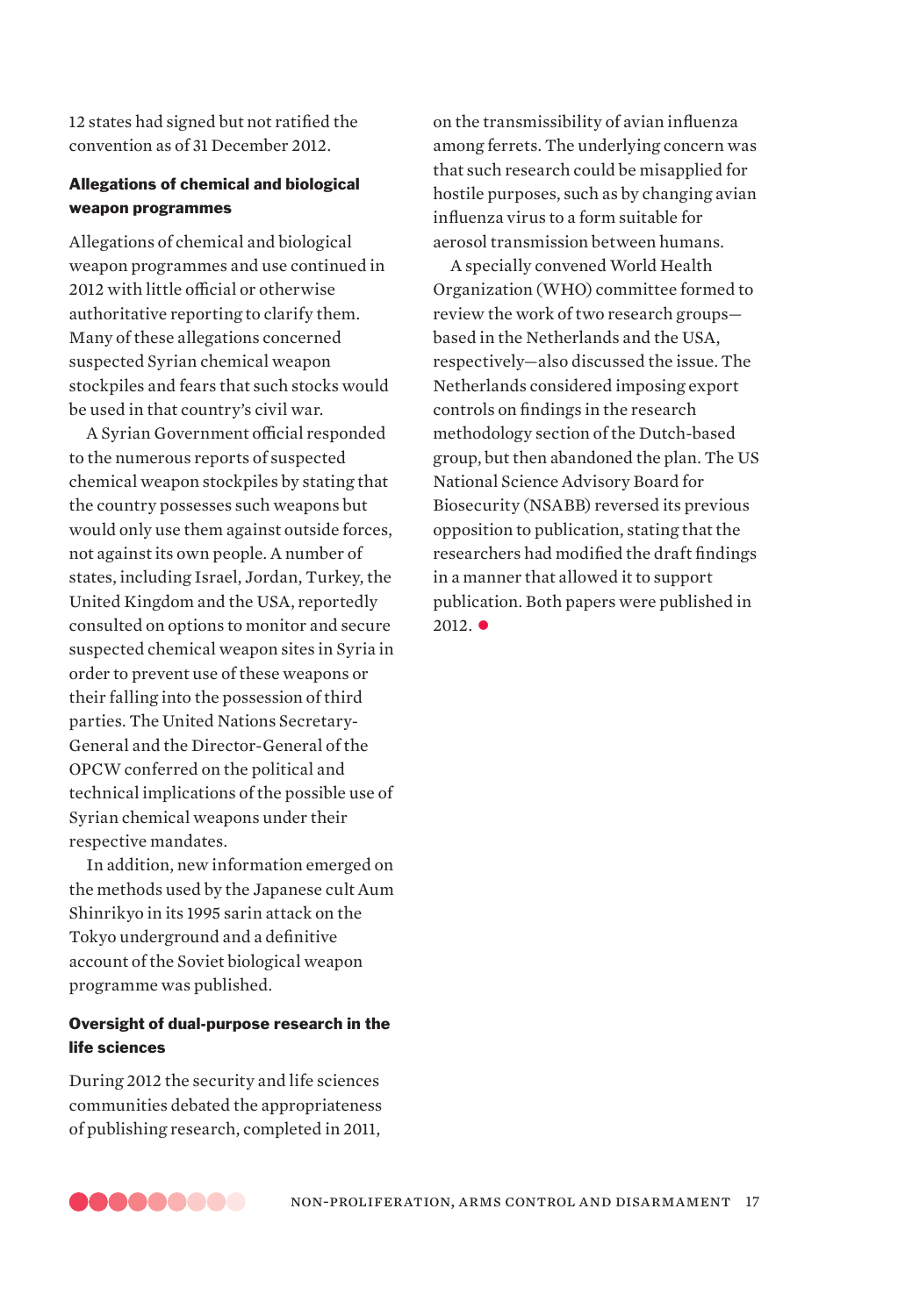# 9. CONVENTIONAL ARMS CONTROL AND MILITARY CONFIDENCE BUILDING

In 2012 confidence- and security-building measures (CSBMs)—that is, openness and restraint to provide reassurance that military capabilities will not be used for political gain—made a valuable contribution to reducing tensions and preventing the escalation of incidents in several regions of the world.

As well as helping to prevent specific incidents from escalating into something worse, CSBMs are being developed more broadly in several regions as a positive tool to enhance cooperative relations among states based on partnership, mutual reassurance and transparency.

While CSBMs cannot shoulder the burden of promoting cooperative security alone, in several regions they make a useful contribution to promoting and fostering stability and creating the conditions for positive growth and development.

As regards arms control—binding commitments to self-restraint in the structure, equipment or operations of armed forces—the situation in 2012 was less encouraging.

#### Humanitarian arms control initiatives

In the area of humanitarian arms control (in which states forgo capabilities that have indiscriminate or inhumane effects, regardless of their military utility), the pace of implementation of existing agreements remains slow and uneven.

During 2012 the main issue for the parties to the 1981 Certain Conventional Weapons (CCW) Convention was the possibility of extending the treaty to cover mines other than anti-personnel mines



**PARTIES TO CCW PROTOCOL V ON explosive remnants of war**

(MOTAPM). A consensus among CCW parties on MOTAPM has proved elusive, but their views appear closer on this issue than on cluster munitions.

The CCW Convention's Protocol V on explosive remnants of war (ERW) aims to reduce the impact on civilians of unexploded and abandoned munitions. There has been a steady growth in membership: of the 115 states party to the CCW Convention at the end of 2012, 81 were also party to Protocol V. Membership of Protocol V remains sparsest in Africa, the Middle East and South East Asia.

Ten states ratified the 2008 Convention on Cluster Munitions (CCM) in 2012. This suggests that, while membership is steadily increasing, the CCM did not experience an upsurge of new membership in 2012 after the failure of the parties to the CCW Convention to agree on measures related to cluster munitions in 2011.

# Small arms control in Africa

Over the past decade a framework for the control of small arms and light weapons (SALW) in Africa has gradually been created. Four arms control agreements have been adopted, mainly under the aegis of subregional economic communities:

• the 2001 Protocol on the Control of Firearms, Ammunition and other

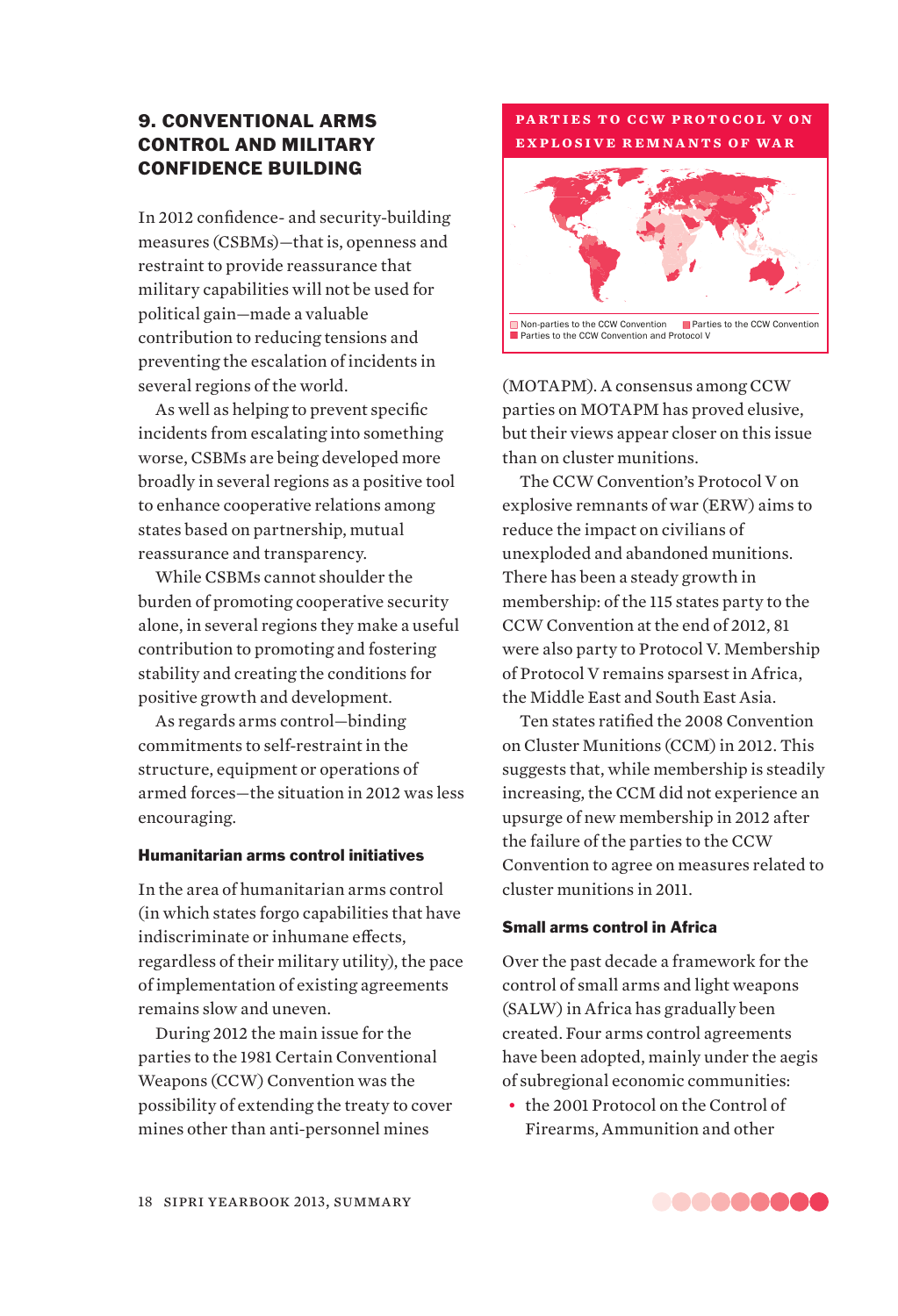related Materials in the SADC Region;

- the 2004 Nairobi Protocol for the Prevention, Control and Reduction of SALW in the Great Lakes Region and the Horn of Africa
- the 2006 ECOWAS Convention on SALW, their Ammunition and Other Related Materials; and
- the 2010 Central African Convention for the Control of SALW, their Ammunition, Parts and Components that can be used for their Manufacture, Repair and Assembly (Kinshasa Convention).

Despite the strong subregional focus on SALW control in Africa, some key external partners, such as the European Union, nevertheless still prefer to conduct their strategic dialogue with African states at the continent level. Given the subregional instruments' current dependency on external funds and the difficulty of reaching consensus on SALW-related issues in the African Union, finding a way to improve collaboration between subregional instruments and external partners will be crucial in order to ensure implementation.

# Conventional arms control and CSBMs in Europe

In 2012 the difficulties in agreeing on further progress on conventional arms control in Europe reported in 2011 continued. However, at the end of 2012 Ukraine, the incoming chair of the Organization for Security and Co-operation in Europe (OSCE) for 2013, initiated a process that might provide a future framework for developing a new approach to conventional arms control.

At the OSCE Ministerial Council in December 2012, foreign ministers agreed to launch a process labelled 'Helsinki+40', one of the objectives of which is to develop practical measures to implement the commitment made in the 2010 Astana Commemorative Declaration to overcome the impasse in conventional arms control in Europe and open the way for negotiations on a new agreement. The measures should be elaborated by 2015—four decades after the signing of the Helsinki Final Act.

# CSBMs in Asia and the Americas

Asia is a region with a significant number of bilateral and subregional tensions, unresolved conflicts that periodically lead to deadly incidents, and disputes over land and sea borders. Nevertheless, although several Asian initiatives include CSBMs as part of their agenda, there is no strong mandate or institutional structure supporting CSBMs in Asia.

Unlike Asia, border disputes in the Americas have not led to tensions that have required a military response. The region faces no major external military threat and in the past two decades it has developed an array of CSBMs at both the regional and subregional levels. For example, the members of the Union of South American Nations (Unión de Naciones Suramericanas, UNASUR) continued to implement measures agreed in 2011 and to elaborate  $new$  CSBMs  $\bullet$ 

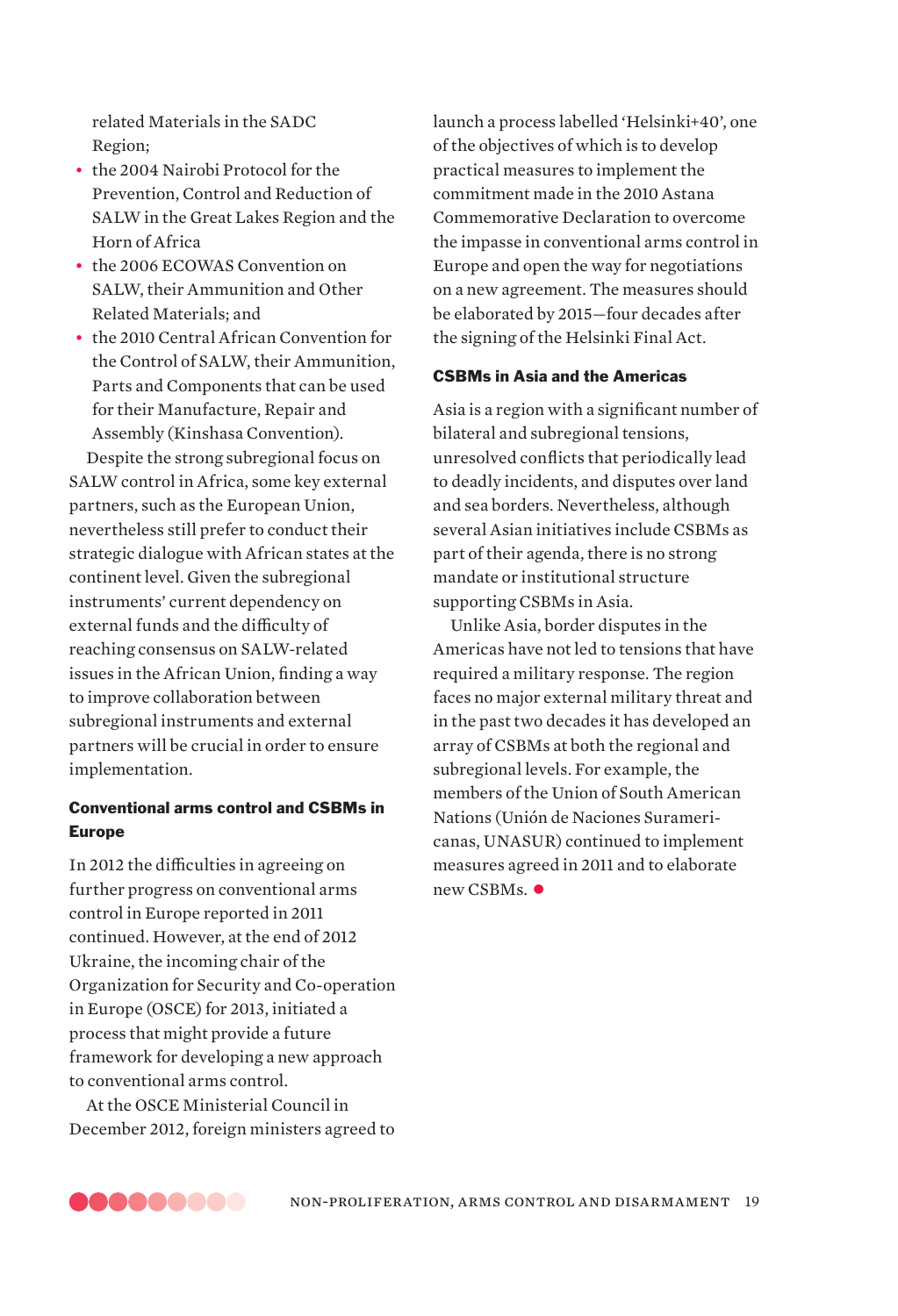# 10. DUAL-USE AND ARMS TRADE CONTROLS

Governments are increasingly aware that controlling flows of conventional arms and items that can be used for both civilian and military purposes—dual-use items—is a complex process involving regulation of exports and associated brokering, transit, trans-shipment and financing activities. This complexity requires effort and cooperation from countries around the world. States, therefore, engage in various multilateral mechanisms and continually create or adapt instruments to address these challenges.

# Negotiations on an arms trade treaty

The July 2012 United Nations conference on an arms trade treaty (ATT) concluded without agreement on a draft treaty text. Several states, in particular Russia and the United States, called for more time for UN member states to discuss these issues.

Two issues proved particularly challenging for ATT negotiators in 2012: finding an agreeable compromise on how to incorporate respect for obligations under international humanitarian and human rights law alongside state security prerogatives for arms transfers; and defining the scope of items to be subject to transfer controls.

The final conference on the ATT took place in March 2013, with UN member states given a final chance to achieve consensus on an international treaty to establish the 'highest possible common international standards for the transfer of conventional arms'.

# Arms embargoes, financial sanctions and other restrictive measures

During 2012, 13 UN arms embargoes, 19 European Union (EU) arms embargoes, and 1 League of Arab States arms embargo were in force. No new arms embargo was imposed or lifted in 2012. The UN Security Council failed to agree an arms embargo against Syria.

A variety of other restrictive measures have been used to prevent proliferation of nuclear, biological and chemical weapons, and missile systems for their delivery. These measures include restrictions on

# **m u lt i l at e r a l a r m s embargoes in force, 2012**

*United Nations (13 embargoes)* ƀ Al-Qaeda and associated individuals and entities • Democratic Republic of the Congo (NGF) ƀ Côte d'Ivoire ƀ Eritrea ƀ Iran ƀ Iraq (NGF) ƀ North Korea ƀ Lebanon (NGF) • Liberia (NGF) • Libya (NGF) • Somalia ƀ Sudan (Darfur) ƀ Taliban

#### *European Union (19 embargoes)*

Implementations of UN embargoes (9): ƀ Al-Qaeda, the Taliban and associated individuals and entities . Democratic Republic of the Congo (NGF) • Côte d'Ivoire • Eritrea • Iraq (NGF) • Lebanon (NGF) • Liberia (NGF) • Libya (NGF) • Somalia (NGF) Adaptations of UN embargoes (3): • Iran • North Korea • Sudan Embargoes with no UN counterpart (7): ƀ Belarus ƀ China ƀ Guinea ƀ Myanmar ƀ South Sudan ƀ Syria ƀ Zimbabwe *ECOWAS (1 embargo)* ƀ Guinea

*Arab League (1 embargo)*

ƀ Syria

NGF = non-governmental forces.

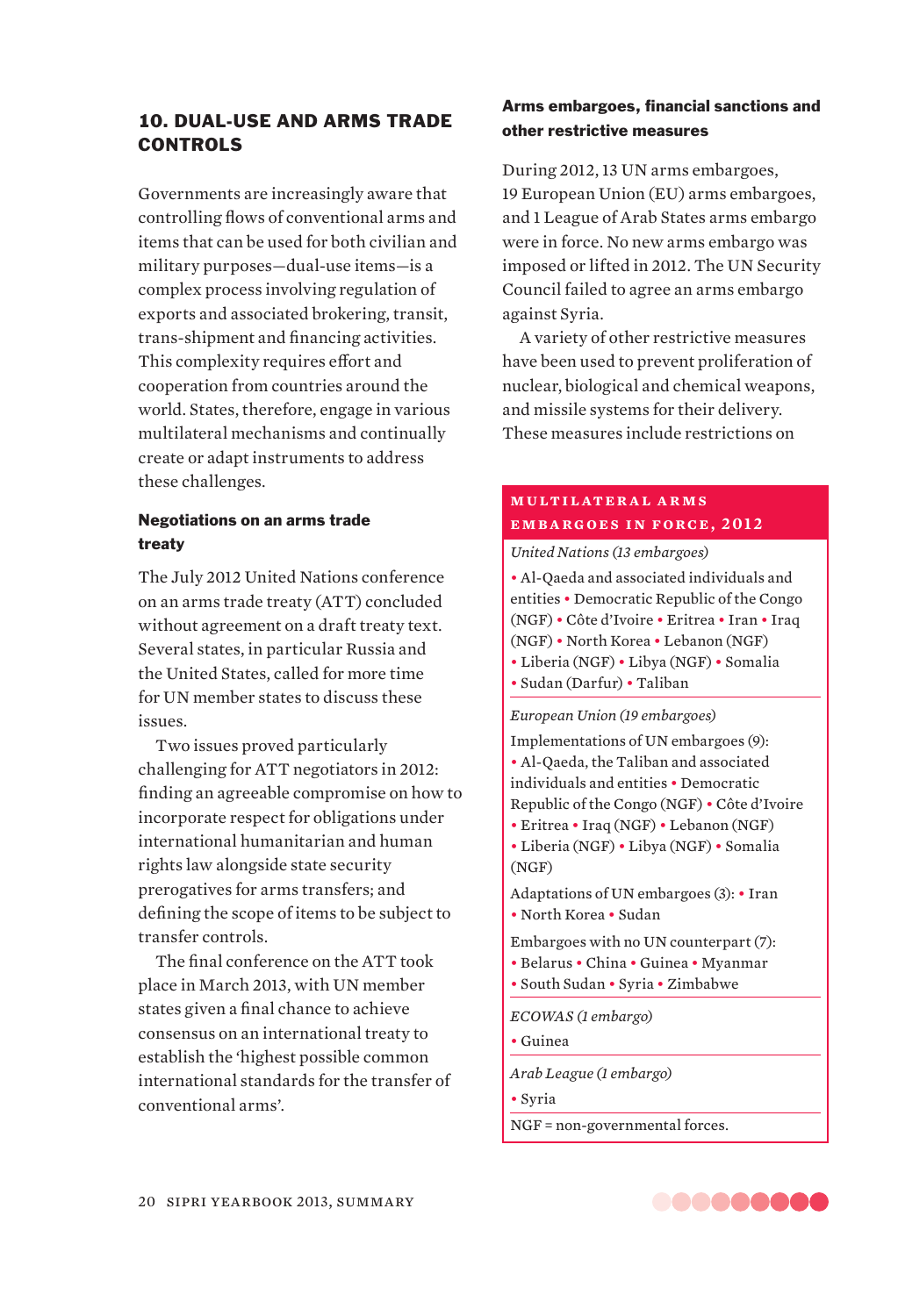trade, financial sanctions and restrictions on travel. Restrictions on trade can be either general or targeting particular goods.

Financial sanctions can include, for example, the freezing of funds or economic resources, prohibitions on financial transactions or requirements for prior approval before entering into such transactions, and restrictions on the provision of export credits or investment funds. Examples of restrictions on travel include flight bans and restrictions on the admission of named individuals.

In 2012 an important understanding was reached among the states that play a central role in managing the international financial system on how to use financial sanctions to support non-proliferation. In addition, new and expanded measures were adopted to attempt to bring about a change in the national nuclear policy of Iran.

# Export control regimes

Four informal, consensus-based export control regimes—the Australia Group, the Missile Technology Control Regime, the Nuclear Suppliers Group and the Wassenaar Arrangement on Export Controls for Conventional Arms and Dualuse Goods and Technologies—work within their specific fields to strengthen trade control cooperation.

One cross-regime trend throughout 2012 involved ongoing efforts to expand the scope of discussions and guidelines about activities and items to be subject to controls, in particular regarding brokering, transit and trans-shipment, intangible transfers of technology, and proliferation financing. Although export controls remain the regimes' main organizing principle, associated trade activities are

increasingly becoming the focus of control efforts.

# Export control developments in the European Union

During 2012 the ongoing review of the EU Common Position defining common rules governing control of exports of military technology and equipment led to no major developments regarding EU-wide rules for the control of arms exports, brokering, trans-shipment and transit. However, EU member states implementated a new regulation governing intra-community trade in defence goods.

The range of dual-use items subject to control was expanded in line with agreements in the multilateral control regimes, albeit with a substantial delay due to the new requirement to involve the European Parliament. The Parliament's efforts to expand the coverage of EU controls on dual-use items to include transfers of surveillance technology formed part of a range of initiatives in this area in the wake of the events of the Arab Spring in 2011 and 2012. The Parliament is thus emerging as a new actor shaping dualuse trade controls in the EU.  $\bullet$ 

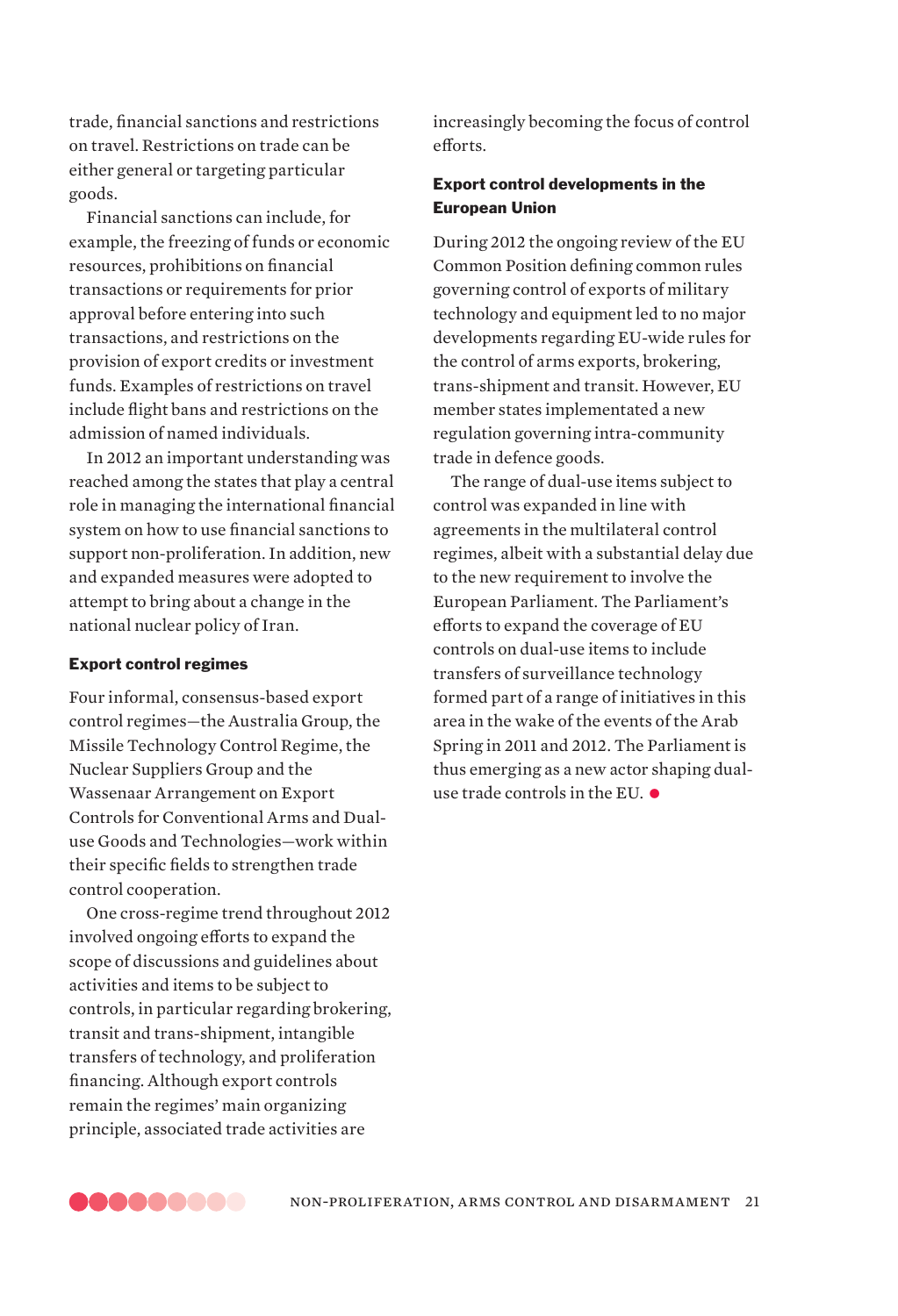# ANNEXES

# Arms control and disarmament agreements in force, 1 January 2013

- 1925 Protocol for the Prohibition of the Use in War of Asphyxiating, Poisonous or Other Gases, and of Bacteriological Methods of Warfare (1925 Geneva Protocol)
- 1948 Convention on the Prevention and Punishment of the Crime of Genocide (Genocide Convention)
- 1949 Geneva Convention (IV) Relative to the Protection of Civilian Persons in Time of War; and 1977 Protocols I and II Relating to the Protection of Victims of International and Non-International Armed Conflicts
- 1959 Antarctic Treaty
- 1963 Treaty Banning Nuclear Weapon Tests in the Atmosphere, in Outer Space and Under Water (Partial Test-Ban Treaty, PTBT)
- 1967 Treaty on Principles Governing the Activities of States in the Exploration and Use of Outer Space, Including the Moon and Other Celestial Bodies (Outer Space Treaty)
- 1967 Treaty for the Prohibition of Nuclear Weapons in Latin America and the Caribbean (Treaty of Tlatelolco)
- 1968 Treaty on the Non-proliferation of Nuclear Weapons (Non-Proliferation Treaty, NPT)
- 1971 Treaty on the Prohibition of the Emplacement of Nuclear Weapons and other Weapons of Mass Destruction on the Seabed and the Ocean Floor and in the Subsoil thereof (Seabed Treaty)
- 1972 Convention on the Prohibition of the Development, Production and Stockpiling of Bacteriological

(Biological) and Toxin Weapons and on their Destruction (Biological and Toxin Weapons Convention, BTWC)

- 1974 Treaty on the Limitation of Underground Nuclear Weapon Tests (Threshold Test-Ban Treaty, TTBT)
- 1976 Treaty on Underground Nuclear Explosions for Peaceful Purposes (Peaceful Nuclear Explosions Treaty, PNET)
- 1977 Convention on the Prohibition of Military or Any Other Hostile Use of Environmental Modification Techniques (Enmod Convention)
- 1980 Convention on the Physical Protection of Nuclear Material
- 1981 Convention on Prohibitions or Restrictions on the Use of Certain Conventional Weapons which may be Deemed to be Excessively Injurious or to have Indiscriminate Effects (CCW Convention, or 'Inhumane Weapons' Convention)
- 1985 South Pacific Nuclear Free Zone Treaty (Treaty of Rarotonga)
- 1987 Treaty on the Elimination of Intermediate-Range and Shorter-Range Missiles (INF Treaty)
- 1990 Treaty on Conventional Armed Forces in Europe (CFE Treaty)
- 1992 Treaty on Open Skies
- 1993 Convention on the Prohibition of the Development, Production, Stockpiling and Use of Chemical Weapons and on their Destruction (Chemical Weapons Convention, CWC)
- 1995 Treaty on the Southeast Asia Nuclear Weapon-Free Zone (Treaty of Bangkok)
- 1996 African Nuclear-Weapon-Free Zone Treaty (Treaty of Pelindaba)
- 1996 Agreement on Sub-Regional Arms Control (Florence Agreement)

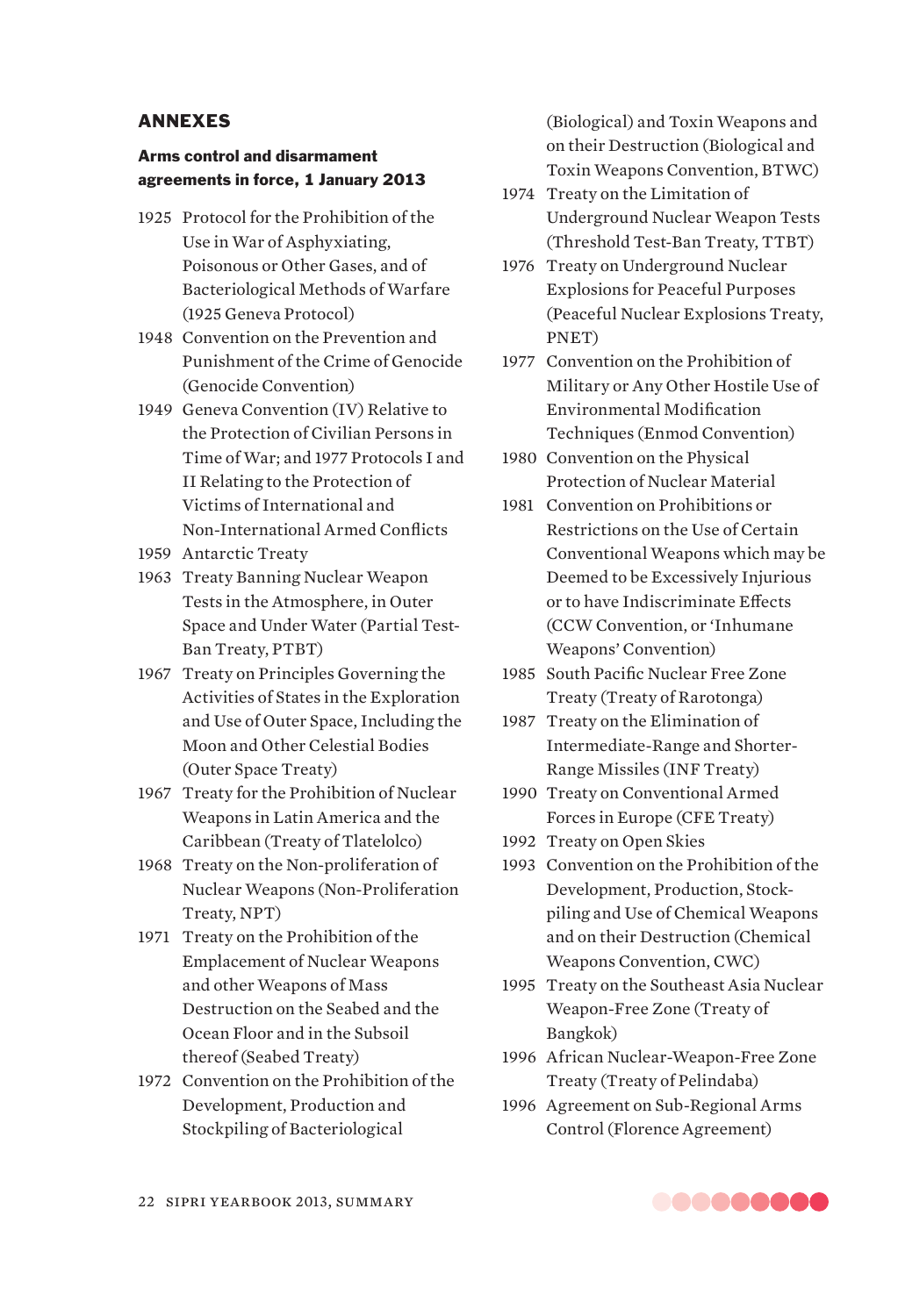# **ch ronol o gy 2 01 2 , se l e c t e d events**

- 1 Jan. The Atomic Energy Organization of Iran announces that Iran has manufactured a nuclear fuel rod.
- 10 Feb. Sudan and South Sudan sign a memorandum of understanding on non-aggression and cooperation.
- 22 Mar. Malian President Amadou Toumani Touré is overthrown in a coup.
- 12 Apr. A military coup d'état ousts the civilian government of Guinea-Bissau.
- 1 May Afghanistan and the USA sign a strategic partnership agreement on their relationship after 2014.
- 22 June A Turkish F-4 combat aircraft is shot down by Syrian forces.
- 2 July The 2012 UN Conference on the Arms Trade Treaty begins.
- 2 Aug. Kofi Annan resigns as the UN–Arab League Joint Special Envoy for Syria, and is replaced by Lakhdar Brahimi.
- 11 Sep. Japan announces that it has bought 3 of the disputed Senkaku (Diaoyu) Islands in the South China Sea.
- 10 Oct. A Syrian passenger aircraft is intercepted and forced to land at Ankara Airport.
- 29 Nov. The UN General Assembly adopts a resolution granting Palestine nonmember state status at the UN.
- 12 Dec. North Korea successfully launches a Unha 3 rocket.
- 1997 Inter-American Convention Against the Illicit Manufacturing of and Trafficking in Firearms, Ammunition, Explosives, and Other Related Materials (CIFTA)
- 1997 Convention on the Prohibition of the Use, Stockpiling, Production and Transfer of Anti-Personnel Mines and on their Destruction (APM Convention)
- 1999 Inter-American Convention on Transparency in Conventional Weapons Acquisitions
- 2006 ECOWAS Convention on Small Arms, Light Weapons, their Ammunition and Other Related Materials
- 2006 Treaty on a Nuclear-Weapon-Free Zone in Central Asia (Treaty of Semipalatinsk)
- 2008 Convention on Cluster Munitions
- 2010 Treaty on Measures for the Further Reduction and Limitation of Strategic Offensive Arms (New START)
- 2011 Vienna Document 2011 on Confidence- and Security-Building Measures

# Agreements not yet in force, 1 January 2013

- 1996 Comprehensive Nuclear-Test-Ban Treaty (CTBT)
- 1999 Agreement on Adaptation of the CFE **Treaty**
- 2010 Central African Convention for the Control of Small Arms and Light Weapons, Their Ammunition and All Parts and Components That Can Be Used for Their Manufacture, Repair and Assembly (Kinshasa Convention)

# Security cooperation bodies

Notable changes in 2012 include Mongolia becoming a participating state of the Organization for Security and Co-operation in Europe (OSCE) and Guinea-Bissau's suspension from the African Union (AU).

Mexico was admitted to the Nuclear Suppliers Group and to the Wassenaar Arrangement, and Belarus joined the Zangger Committee. No states joined the other strategic trade control regimes—the Australia Group and the Missile Technology Control Regime.  $\bullet$ 

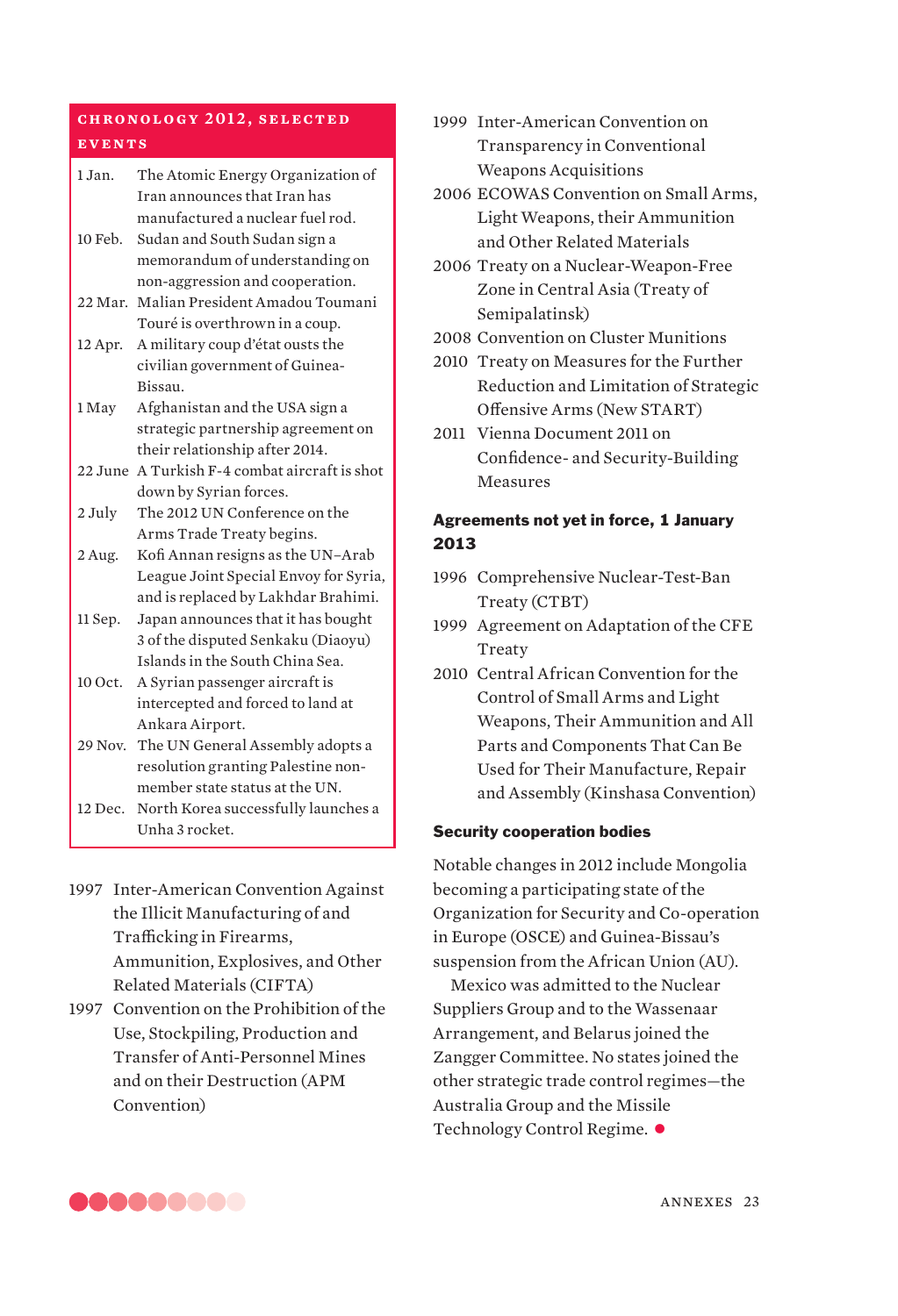# SIPRI DATA PORTAL

The SIPRI databases on

- military spending.
- international arms transfers,
- the arms industry and
- multilateral peace operations,

which are widely regarded as the gold standard around the world, are now available via a single user interface, the SIPRI Data Portal.

The data in the portal is searchable by country, region, time period and subject. SIPRI has updated and standardized the functioning of the different SIPRI databases, enabling users to generate and compare data in a variety of new formats.

The SIPRI Data Portal also allows researchers to carry out combined searches across SIPRI's databases.

# SIPRI Military Expenditure Database

Gives consistent time series on the military spending of 172 countries since 1988, allowing comparison of countries' military spending: in local currency, at current prices; in US dollars, at constant prices and exchange rates; and as a share of GDP.

# SIPRI Arms Transfers Database

Shows all international transfers in seven categories of major conventional arms since 1950, the most comprehensive publicly available source of information on international arms transfers.

# SIPRI Arms Industry Database

Contains financial and employment data on most of the largest arms-producing companies around the world

# SIPRI Multilateral Peace Operations Database

Offers information on all UN and non-UN peace operations conducted since 2000, including location, dates of deployment and operation, mandate, participating countries, number of personnel, costs and fatalities.

Access the SIPRI Data Portal: www.sipri.org/databases

Support for the development of the portal was provided by Riksbankens Jubileumsfond.

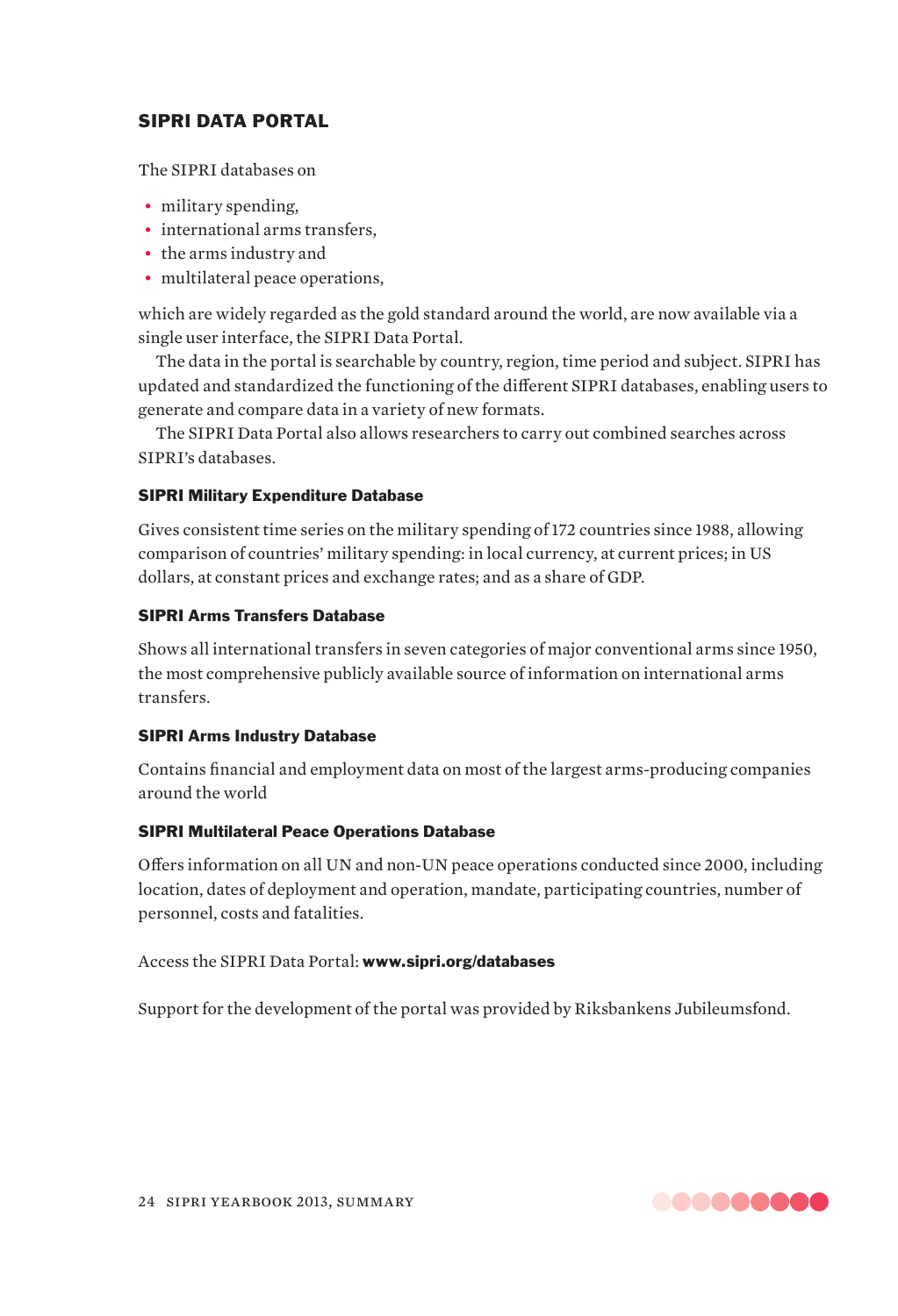# HOW TO ORDER SIPRI YEARBOOK 2013

# SIPRI Yearbook 2013: Armaments, Disarmament and International Security

Published in print and online by Oxford University Press

ISBN 978-0-19-967843-3, hardback, xxii+574 pp., £100/\$185

**OXFORD** 

More information is available at **www.siprivearbook.org** 

# TRANSLATIONS

*SIPRI Yearbook 2013* will be translated into

- ƀɟ Arabic by the Centre for Arab Unity Studies (CAUS), Beirut www.caus.org.lb
- Chinese by the China Arms Control and Disarmament Association (CACDA), Beijing www.cacda.org.cn
- Russian by the Institute of World Economy and International Relations (IMEMO), Moscow

www.imemo.ru

ƀɟ Ukrainian by the Razumkov Centre (Ukrainian Centre for Economic and Political Studies, UCEPS), Kyiv

www.razumkov.org.ua

These translations are funded by the Swiss Federal Department of Defence, Civil Protection and Sport. Contact the publishing organizations for further details.



#### **STOCKHOLM INTERNATIONAL PEACE RESEARCH INSTITUTE**

Signalistgatan 9 SE-169 70 Solna, Sweden Telephone: +46 8 655 97 00 Fax: +46 8 655 97 33 Email: sipri@sipri.org Internet: www.sipri.org